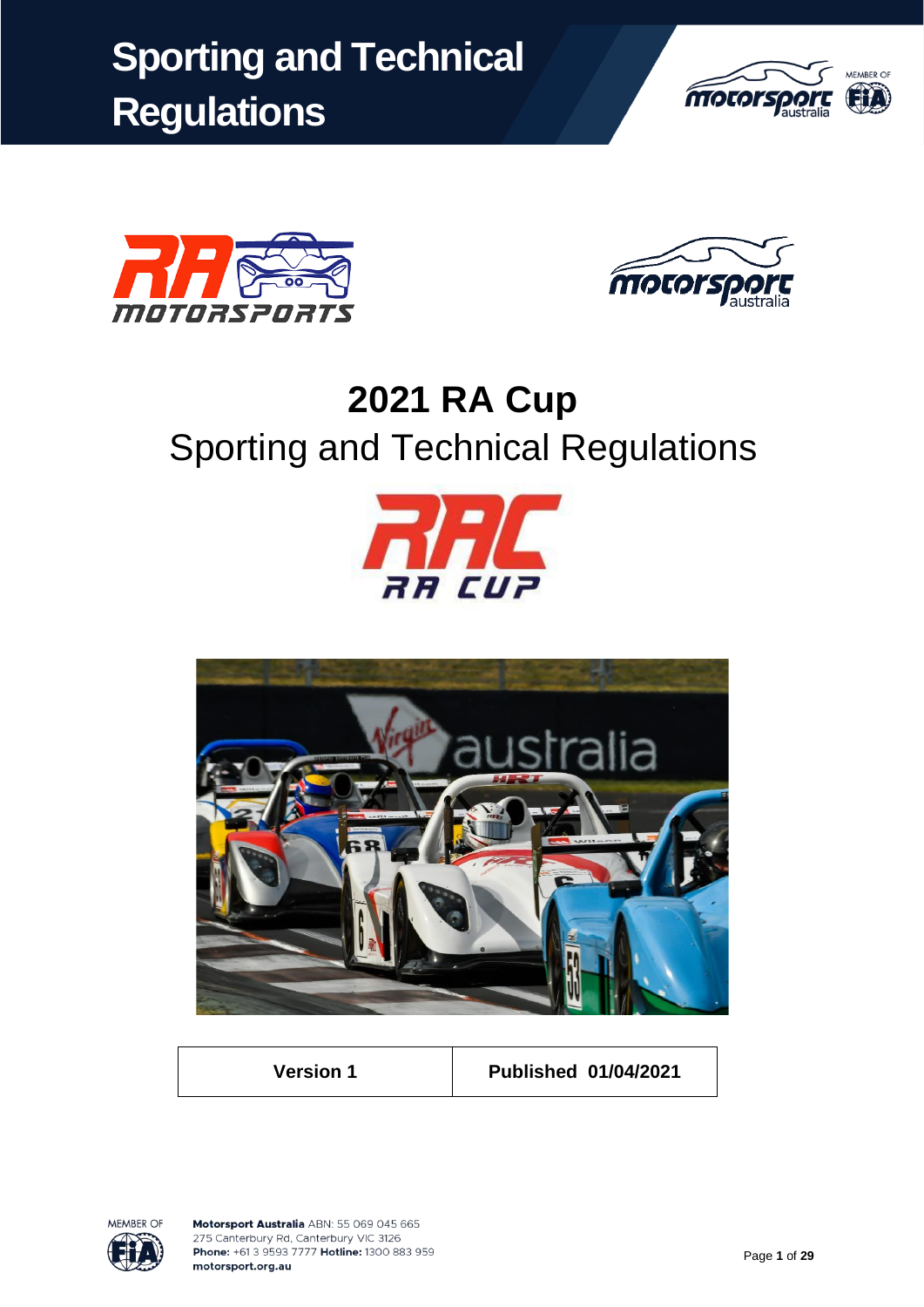



# **2021 RA Cup**

# **Sporting & Technical Regulations**

A capitalised and italicised word in this document is defined in the National Competition Rules (NCR) or the Technical Appendix, Definitions-Technical.

Any HEADING is for reference only and has no regulatory effect.

# **Contents**

| <b>S1</b>      |                   |  |  |  |
|----------------|-------------------|--|--|--|
|                | S1.1              |  |  |  |
|                | S1.2              |  |  |  |
| S <sub>2</sub> |                   |  |  |  |
|                | S2.1              |  |  |  |
| S <sub>3</sub> |                   |  |  |  |
| S4             |                   |  |  |  |
|                | S4.1              |  |  |  |
| S5             |                   |  |  |  |
|                | S5.1              |  |  |  |
|                | S5.2              |  |  |  |
|                | S5.3              |  |  |  |
| S <sub>6</sub> |                   |  |  |  |
| S7             |                   |  |  |  |
| S8             |                   |  |  |  |
|                | S8.1              |  |  |  |
| S9             |                   |  |  |  |
|                | S9.1              |  |  |  |
|                | S9.2              |  |  |  |
|                | S9.3              |  |  |  |
| <b>S10</b>     |                   |  |  |  |
| S11            |                   |  |  |  |
|                | S11.1             |  |  |  |
|                | S11.2             |  |  |  |
|                | S11.3             |  |  |  |
|                | S <sub>11.4</sub> |  |  |  |
|                | S11.5             |  |  |  |
|                | S11.6             |  |  |  |
| <b>S12</b>     |                   |  |  |  |
|                | S12.1             |  |  |  |
|                | S <sub>12.2</sub> |  |  |  |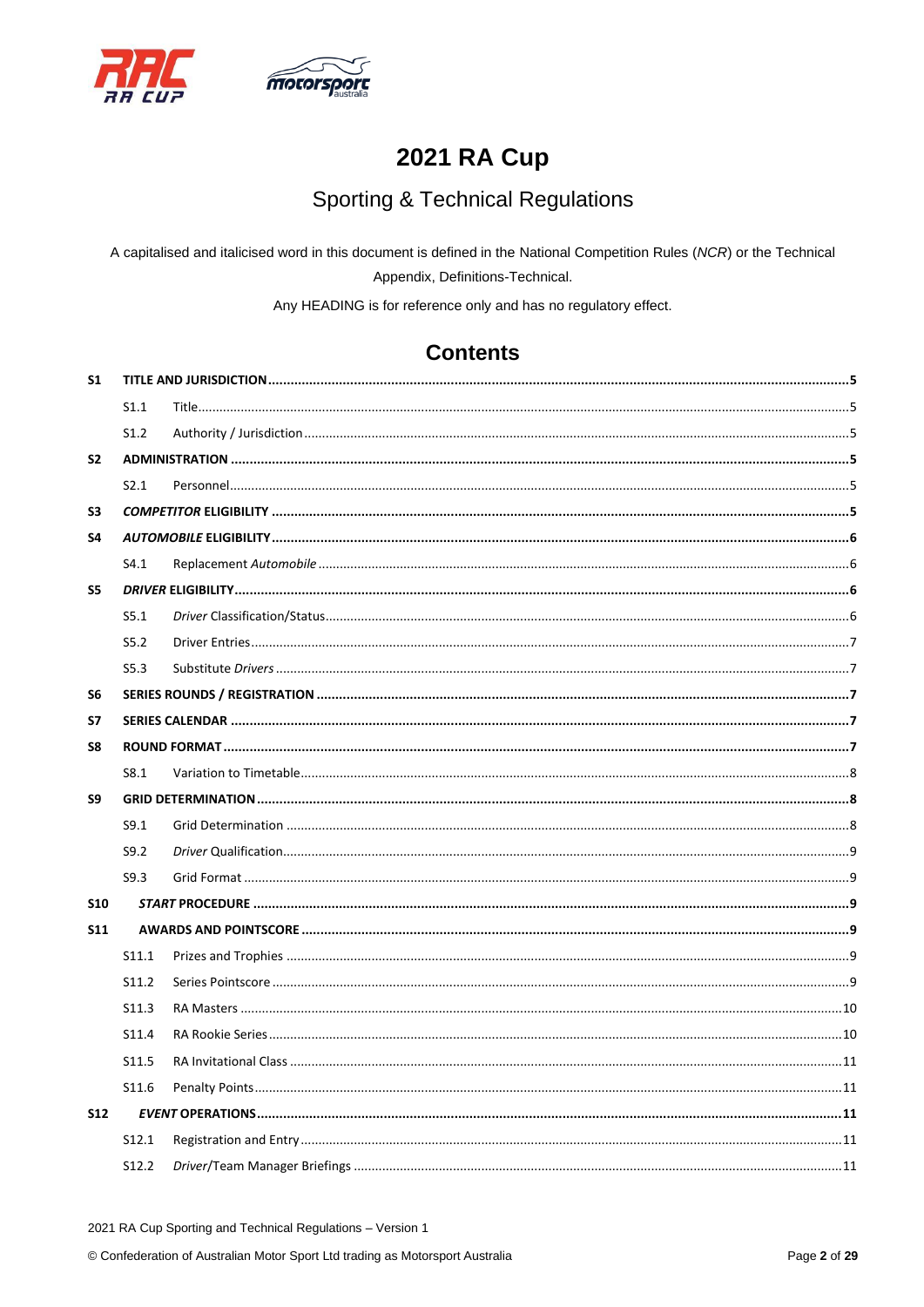

|            | S12.3             |  |
|------------|-------------------|--|
|            | S <sub>12.4</sub> |  |
|            | S12.5             |  |
|            | S <sub>12.6</sub> |  |
|            | S12.7             |  |
|            | S12.8             |  |
|            | S12.9             |  |
|            | S12.10            |  |
|            | S12.11            |  |
| <b>S13</b> |                   |  |
| <b>S14</b> |                   |  |
| <b>S15</b> |                   |  |
| <b>S16</b> |                   |  |
| <b>S17</b> |                   |  |
| <b>S18</b> |                   |  |
|            | S <sub>18.1</sub> |  |
|            | S <sub>18.2</sub> |  |
|            | S18.3             |  |
| <b>S19</b> |                   |  |
|            | S <sub>19.2</sub> |  |
| <b>S20</b> |                   |  |
| <b>S21</b> |                   |  |
|            |                   |  |
|            |                   |  |
|            |                   |  |
|            |                   |  |
|            |                   |  |
|            |                   |  |
| T1         |                   |  |
| T2         |                   |  |
|            | T2.1              |  |
|            | T2.2              |  |
|            | T2.3              |  |
| T3         |                   |  |
| Т4         |                   |  |
|            | T4.1              |  |
|            | T4.2              |  |
|            | T4.3              |  |
|            | T4.4              |  |
|            |                   |  |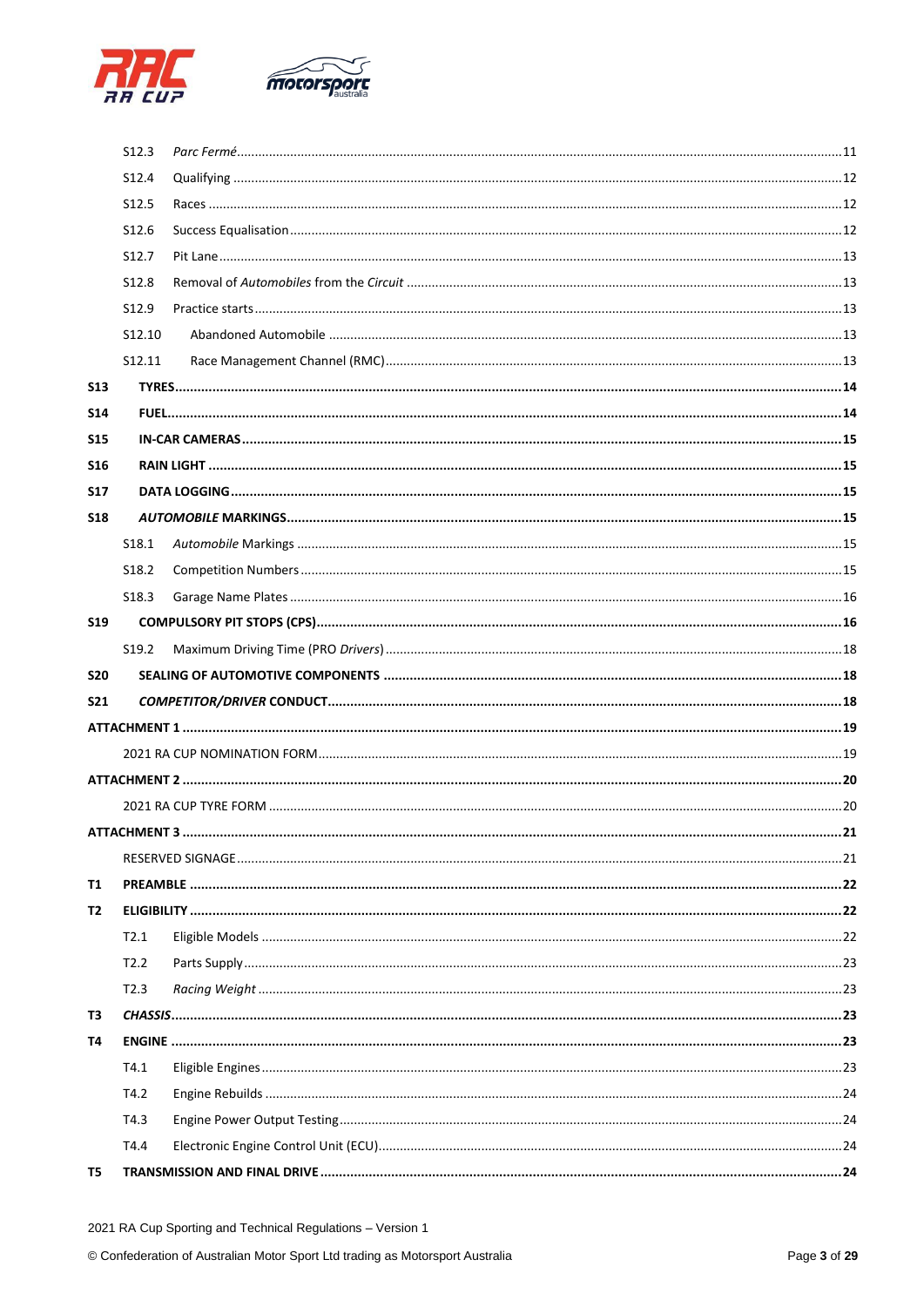

|                 | T5.1             |  |  |
|-----------------|------------------|--|--|
|                 | T <sub>5.2</sub> |  |  |
| T <sub>6</sub>  |                  |  |  |
|                 | T6.1             |  |  |
|                 | T <sub>6.2</sub> |  |  |
|                 | T <sub>6.3</sub> |  |  |
| T7              |                  |  |  |
| T <sub>8</sub>  |                  |  |  |
| T <sub>9</sub>  |                  |  |  |
| T <sub>10</sub> |                  |  |  |
| T11             |                  |  |  |
| T <sub>12</sub> |                  |  |  |
| T <sub>13</sub> |                  |  |  |
| T <sub>14</sub> |                  |  |  |
| T <sub>15</sub> |                  |  |  |
| T <sub>16</sub> |                  |  |  |
|                 |                  |  |  |
|                 |                  |  |  |
|                 |                  |  |  |
|                 |                  |  |  |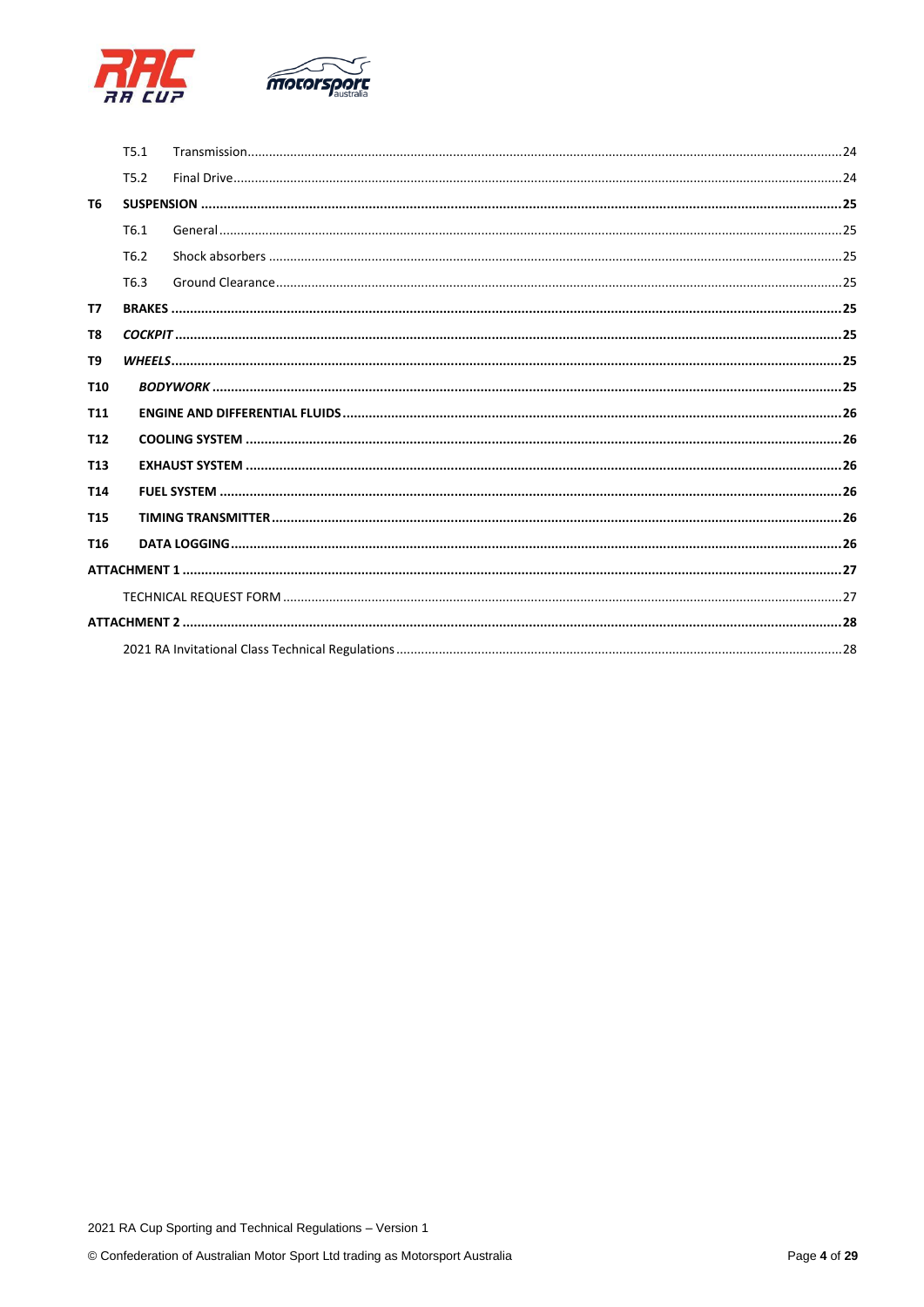



# **2021 RA Cup**

# Sporting Regulations

# <span id="page-4-1"></span><span id="page-4-0"></span>**S1 TITLE AND JURISDICTION**

### **S1.1 Title**

This Series will only be known as and referred to as the "2021 RA Cup".

### <span id="page-4-2"></span>**S1.2 Authority / Jurisdiction**

- (a) Each *Event* in the 2021 RA Cup (Series) will be held under the FIA International Sporting Code including Appendices; the National Competition Rules (*NCR*) and Circuit Race Standing Regulations (CRSR) of *Motorsport Australia*; the Sporting and Technical Regulations issued by *Motorsport Australia*; *Supplementary Regulations* issued by the *Organiser* at each round; Bulletins issued by the Stewards, and any Driver Briefing Notes or instructions issued by the Clerk of the Course at an *Event*.
- (b) The Series has been sanctioned by *Motorsport Australia* as an Authorised Series.
- (c) Radical Australia Pty Ltd has been appointed as the Category Manager (CM) by *Motorsport Australia* for this Series.

**Contact Details:** Radical Australia Pty Ltd. (ABN 90 128 935 160) Karl Reindler Unit 4, 12 Verell Street Wetherill Park NSW 2164 Ph: 0422 114 115 Website: [www.radicalsportscars.com.au](http://www.radicalsportscars.com.au/) Email: karl@radicalaustralia.com.au

# <span id="page-4-4"></span><span id="page-4-3"></span>**S2 ADMINISTRATION**

### **S2.1 Personnel**

(a) The following personnel have been appointed to the Series by *Motorsport Australia* and/or the CM and have the authority to administer the various aspects of these regulations as detailed in the CRSR.

| (i)   | Technical Delegate (TD):         | Alan Pickstock      |
|-------|----------------------------------|---------------------|
| (ii)  | Driving Standards Advisor (DSA): | <b>Chris Pither</b> |
| (iii) | Category Administrator (CA):     | Kate Harrington     |

# <span id="page-4-5"></span>**S3** *COMPETITOR* **ELIGIBILITY**

To be eligible to compete in the Series, each *Competitor* must hold a current Motorsport Australia Competitor Licence and be a party to a current agreement with the CM.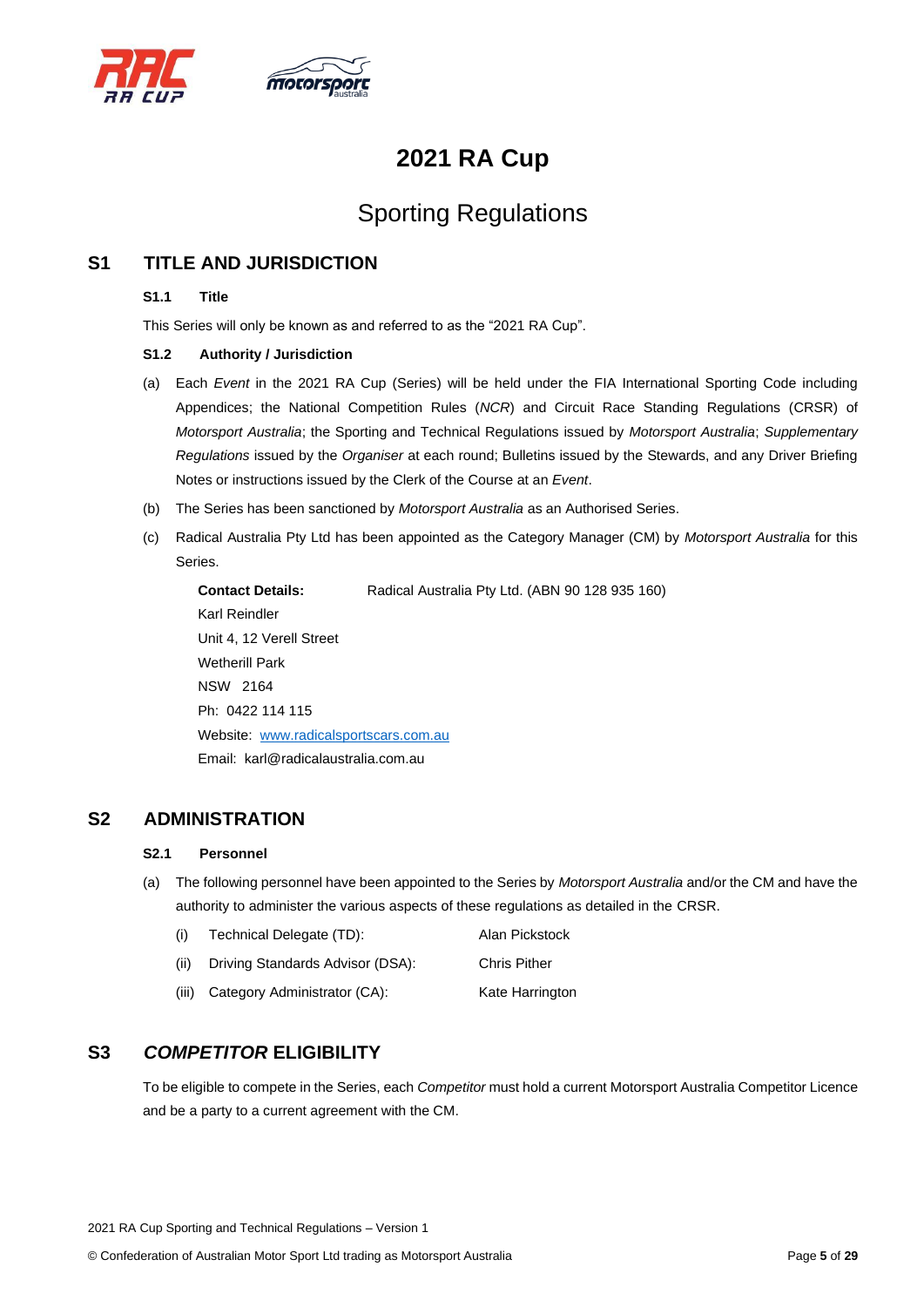

# <span id="page-5-0"></span>**S4** *AUTOMOBILE* **ELIGIBILITY**

To be eligible for the RA Cup, except for the RA Invitational Class, each *Automobile* must be a Radical SR3 model listed in Article T2 of the 2021 RA Cup Technical Regulations, comply with the provisions of the 2021 RA Cup Technical Regulations and be approved by the CM.

To be eligible for the RA Invitational Class, each *Automobile* must be a Radical model listed in Article 2 of Attachmen 2 of the 2021 RA Cup Technical Regulations, comply with the provisions of the 2021 RA Invitational Class Technical Regulations and be approved by the CM.

### <span id="page-5-1"></span>**S4.1 Replacement** *Automobile*

Following the commencement of the first qualifying session of each round of the Series, any *Automobile* that has been entered to compete at that round may not be replaced with another *Automobile*.

# <span id="page-5-2"></span>**S5** *DRIVER* **ELIGIBILITY**

(a) To be eligible to compete in the Series, each *Driver* must be a minimum of 16 years of age and hold a current Motorsport Australia Circuit Licence with a Provisional endorsement or higher, unless noted otherwise in the *Supplementary Regulations* for a particular round of the Series.

**Note:** For any *Event* conducted at Mount Panorama each Driver must hold a Motorsport Australia Circuit Licence without Provisional endorsement or higher.

- (b) To be eligible to compete and to score points in the Series, each *Driver* and *Competitor* must have paid all fees required by the CM.
- (c) Each *Driver* must be registered with the CM no later than 5 days prior to the commencement of a round of the Series and will be subject of *Driver* classification by the CM. If a registration is accepted by the CM later than 5 days prior to the commencement of a round of the Series, the *Driver* will be classified as Professional for that round.

### <span id="page-5-3"></span>**S5.1** *Driver* **Classification/Status**

- (a) Each *Driver* will be assessed by the CM prior to entering the Series, or not later than 5 days prior to the commencement of an *Event* and will be classified into one of the following classifications based on the following guidelines:
	- (i) Amateur (AM) A *Driver* who takes part in the Series as a hobby or pastime, or who is not otherwise a PRO.
	- (ii) Advanced (ADV) A *Driver* who has won the RA Cup Series previously, or a *Driver* earning income as a race instructor/coach.
	- (iii) Professional (PRO) A *Driver* who is/has competed at a professional level, or who is being paid to race in this or any other *Championship* or *Series*. In addition, a *Driver* who has previously won an *International Championship* or *Series* or a National *Championship* in the last 5 years will be classified as a PRO.
- (b) A *Driver's* classification may be changed at any time at the discretion of the CM. Any change will be advised to a *Driver* by the CM as soon as practical.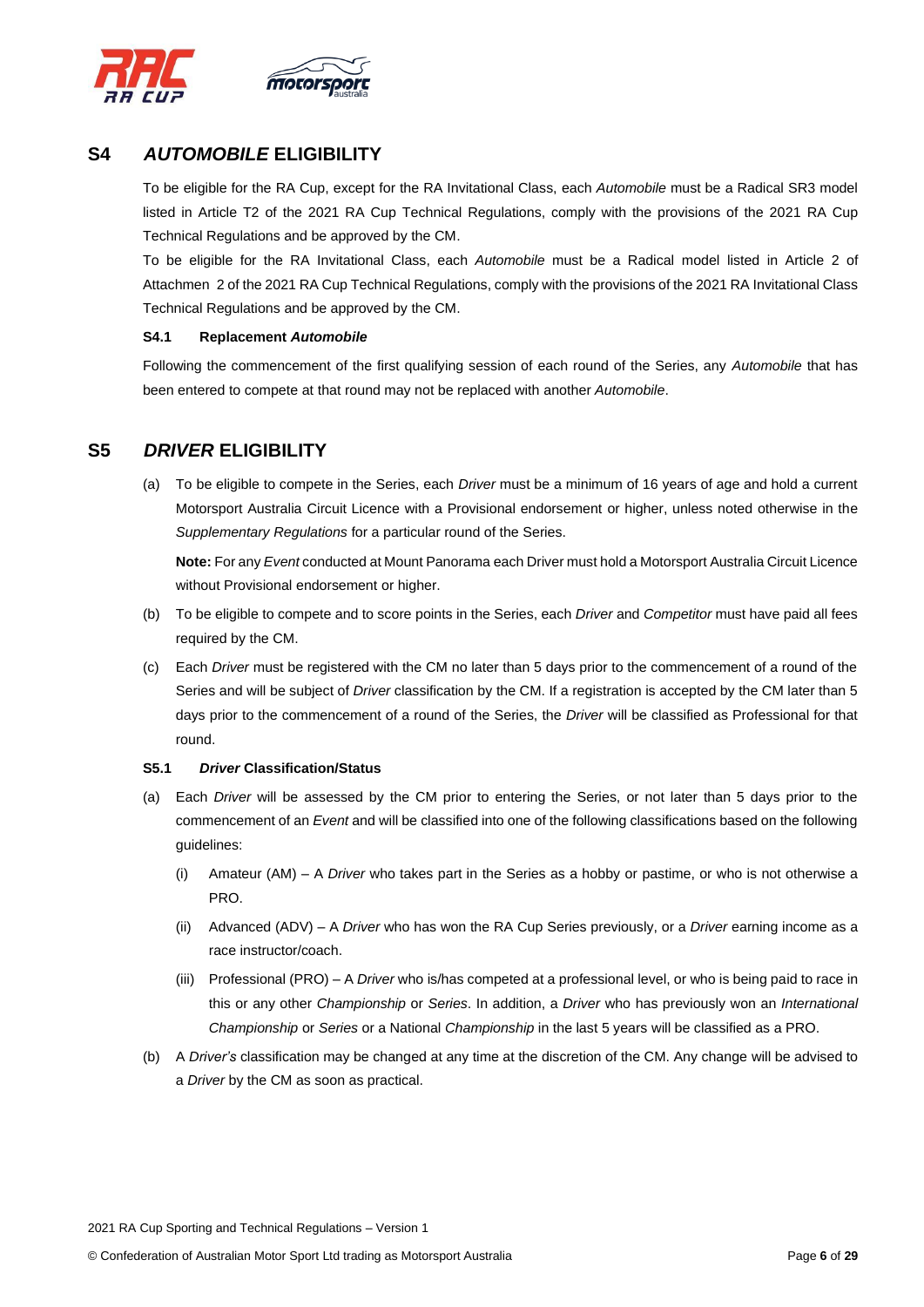

### <span id="page-6-0"></span>**S5.2 Driver Entries**

- (a) Each *Automobile* may have a combination of Amateur, Advanced and Professional *Drivers* as follows:
	- (i) 1 Amateur *Driver* only
	- (ii) 2 Amateur *Drivers*
	- (iii) 1 Advanced *Driver* only
	- (iv) 1 Advanced *Driver* plus 1 Amateur *Driver*
	- (v) 1 Professional *Driver* plus 1 Amateur *Driver*
- (b) Each *Driver* in a dual *Driver* entry must qualify for the *Event* as per the event regulations.
- (c) For each *Driver* in a dual *Driver* entry to be eligible to be awarded points in accordance with Article S11.2(c) of these Regulations, the *Driver* combination must be nominated as a team with the CM at least 5 days prior to the commencement of the relevant round.

### <span id="page-6-1"></span>**S5.3 Substitute** *Drivers*

Prior to the commencement of the first qualifying session at each round of the Series, a *Competitor* may nominate a substitute *Driver* (who has already been classified) who will be permitted to compete in the remainder of the *Event* subject to the approval of the Stewards.

# <span id="page-6-2"></span>**S6 SERIES ROUNDS / REGISTRATION**

- (a) The Series will be conducted over a minimum of 5 rounds as detailed in the Series Calendar below. A 6<sup>th</sup> round may be conducted pending availability and will be advised to each Competitor by the CM.
- (b) Each race conducted as a part of the Series will count in determining the final results.
- (c) Each *Competitor* participating in all or part of the Series must be registered with the CM and pay the relevant registration fee.

# <span id="page-6-3"></span>**S7 SERIES CALENDAR**

The Series shall be conducted over the following rounds:

| Round<br><b>Date</b>   |     | <b>Circuit</b>                |
|------------------------|-----|-------------------------------|
| $2 - 4$ April          |     | Mount Panorama                |
| $1 - 2$ May            |     | <b>Sydney Motorsport Park</b> |
| $3 - 5$ September<br>3 |     | <b>Sydney Motorsport Park</b> |
| 17 - 19 September<br>4 |     | Sandown                       |
| $15 - 17$ October<br>5 |     | The Bend Motorsport Park      |
|                        | TBC | TBC                           |

Note: The above calendar is subject to change dependant on any restriction that may be imposed due to the COVID-19 pandemic. The *CM* will advise each *Competitor* of any change.

# <span id="page-6-4"></span>**S8 ROUND FORMAT**

(a) The number, length and format of *Track* sessions will ultimately be negotiated between the CM and the *Organiser* prior to a round of the Series and will be advised in the relevant *Supplementary Regulations* issued for an *Event*.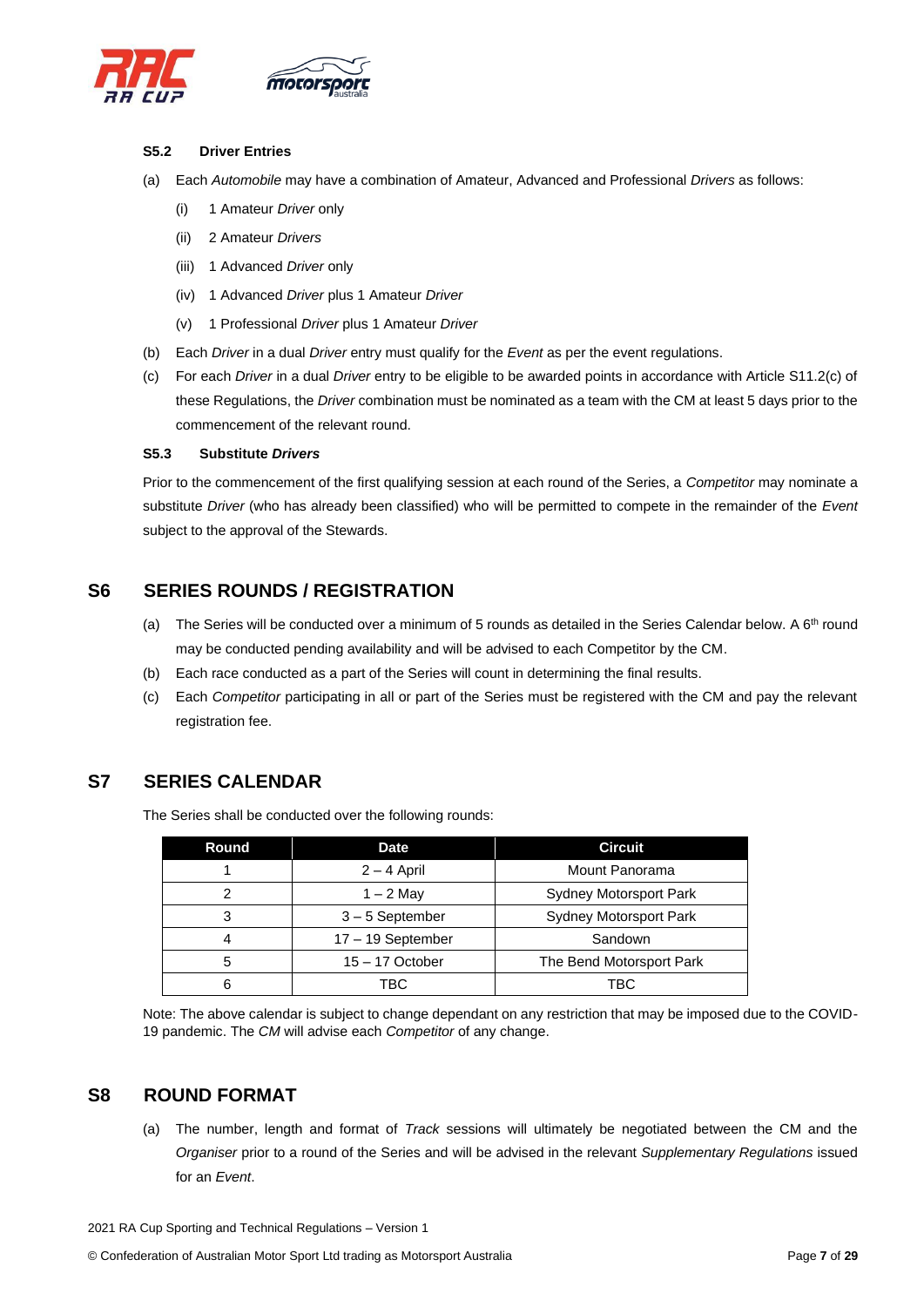

(b) The intended format for each round of the Series is as follows:

| Round | <b>Practice</b>   | Qualifying        | <b>Races</b>                           |
|-------|-------------------|-------------------|----------------------------------------|
|       | $1 \times 30$ min | $1 \times 30$ min | $1 \times 40$ min<br>$1 \times 45$ min |
| 2     | $1 \times 30$ min | $1 \times 30$ min | $2 \times 45$ min                      |
| 3     | $2 \times 30$ min | $1 \times 20$ min | 2 x 30 min Sprint<br>1 x 45 min        |
| 4     | $2 \times 30$ min | $1 \times 30$ min | $2 \times 50$ min                      |
| 5     | $2 \times 30$ min | $1 \times 20$ min | $2 \times 50$ min                      |
| 6     | TBC               | TBC               | твс                                    |

**Note:** A Sprint race may be included in any round and details will be included in the *Event* regulations.

### <span id="page-7-0"></span>**S8.1 Variation to Timetable**

- (a) The number and type of races, race durations, and sequence may be varied at any time due to exceptional circumstances, but only with the prior approval of the Stewards.
- (b) If race durations are changed more than 15 minutes prior to the start of a race, corresponding changes to pit stop duration, and/or pit stop window, may or may not be made at the discretion of the CM. Any changes will be communicated to each *Competitor* as soon as practicable.
- (c) If the race duration is changed by Officials within 15 minutes of the race start, or during the race, any necessary change will be communicated to each *Competitor* as soon as known.

# <span id="page-7-2"></span><span id="page-7-1"></span>**S9 GRID DETERMINATION**

### **S9.1 Grid Determination**

- (a) The grid for each race will be determined based on the results of the qualifying session at each round as detailed below:
	- (i) **Race 1 (40, 45 or 50 min):** The *Automobile* that has set the fastest qualifying lap time will be on grid position 1, the *Automobile* that has set the second fastest qualifying lap time shall be on grid position 2 and so on.
	- (ii) **Race 2 (45 or 50 min):** The second fastest qualifying lap time of each *Automobile* will be used to determine the grid order.
	- (iii) **Sprint Race (duration expressed as a number of laps):**
		- (A) If the Sprint race is the first race of the round, the *Automobile* that has set the fastest qualifying lap time will be on grid position 1, the *Automobile* that has set the second fastest qualifying lap time will be on grid position 2 and so on.
		- (B) If the Sprint race follows another race during the round, the grid will be determined by the finishing order from the previous race with the top 50% reversed.
- (b) If 2 or more *Drivers* record equal fastest or second fastest lap times in qualifying, the first *Driver* to record the time will take precedence in regards to starting positions for the grid.
- (c) For a dual *Driver* entry, the *Automobile's* fastest qualifying lap time will be the average of the fastest qualifying lap time achieved by each *Driver* and the *Automobile's* second fastest qualifying lap time will be the average of the second fastest qualifying lap time achieved by each *Driver*.
- (d) Each *Driver* must participate in the single qualifying session at each Round of the Series.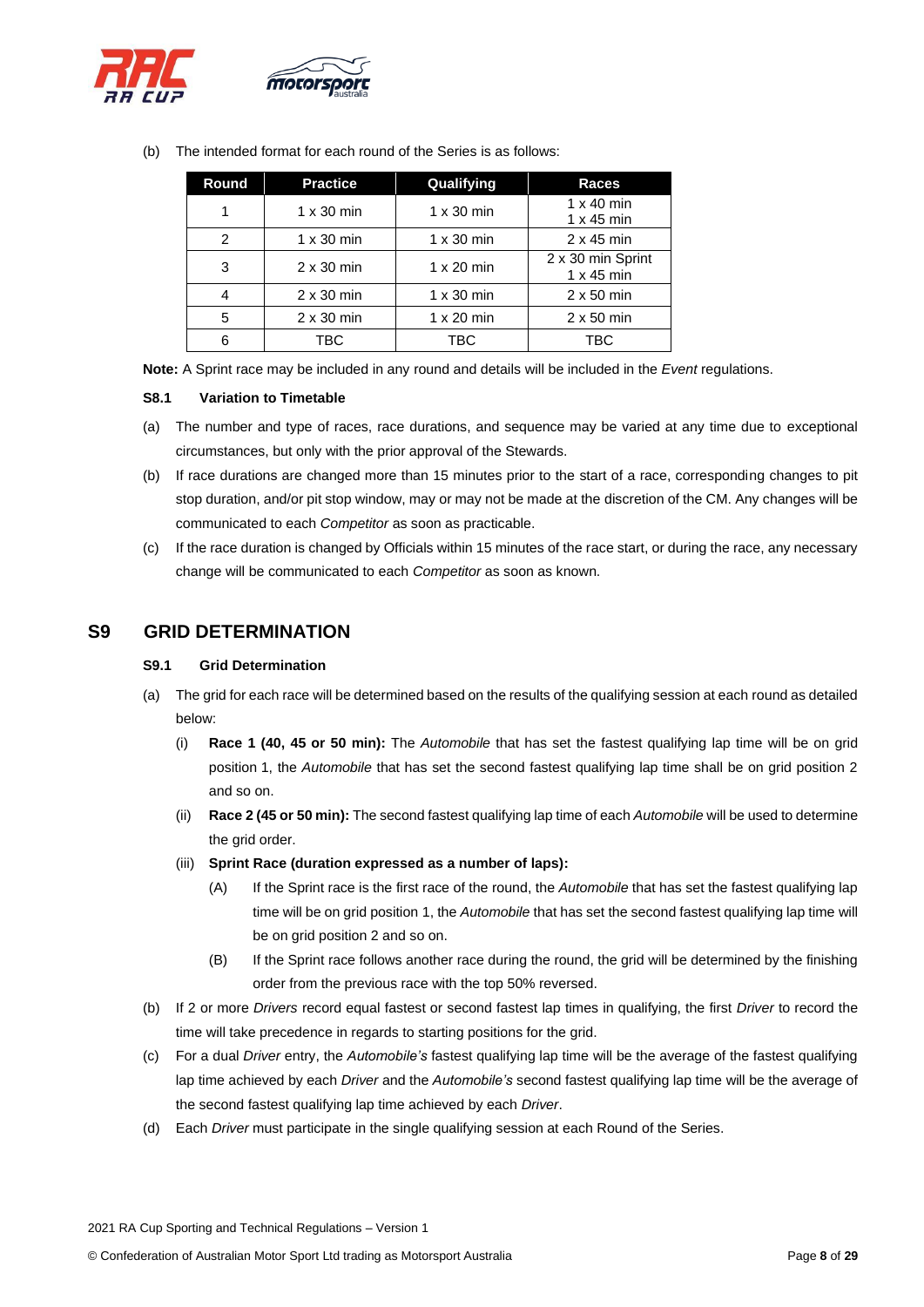

### <span id="page-8-0"></span>**S9.2** *Driver* **Qualification**

- (a) If a *Driver* fails to qualify (that is, has not participated in qualifying, or not set the required lap time in qualifying or had lap times in qualifying deleted as a penalty) and is permitted by the Stewards to compete, their *Automobile* will start each race at that round from the rear of the grid. If there are multiple such *Drivers*, the *Automobile* of each *Driver* will be gridded in the order of the following conditions based on the performance of the *Driver* who failed to qualify, moving to the next condition if the first is not able to determine the order:
	- (i) Series order
	- (ii) fastest lap time in the preceding practice session
	- (iii) as determined by the Stewards.

### <span id="page-8-1"></span>**S9.3 Grid Format**

A "Non-Fill-up" grid will be used at each round. That is, if one or more *Automobiles* do not make the published grid, then their spots will be left vacant. As rolling starts are used, *Drivers* must stay alongside the *Automobile* shown beside them on the grid sheet until the race *Start* signal is shown.

# <span id="page-8-2"></span>**S10** *START* **PROCEDURE**

The *Start* procedure for each race will be as detailed in the CRSR – Non-Championship Start – Rolling Start.

# <span id="page-8-4"></span><span id="page-8-3"></span>**S11 AWARDS AND POINTSCORE**

### **S11.1 Prizes and Trophies**

- (a) Prizes, trophies and awards will be as determined by the CM and will be advised to each *Competitor*.
- (b) A Series award will be presented by the CM to the winner of the:
	- (i) 2021 RA Cup
	- (ii) RA Masters Award
	- (iii) RA Rookie Series
	- (iv) RA Invitational Class

### <span id="page-8-5"></span>**S11.2 Series Pointscore**

(a) Points will be awarded to each *Driver* based on their finishing position for each race as follows:

| <b>Finishing</b><br><b>Position</b> | <b>Points</b> | <b>Finishing</b><br><b>Position</b> | <b>Points</b> | <b>Finishing</b><br><b>Position</b> | <b>Points</b>  |
|-------------------------------------|---------------|-------------------------------------|---------------|-------------------------------------|----------------|
| 1 <sup>st</sup>                     | 40            | 8 <sup>th</sup>                     | 18            | 15 <sup>th</sup>                    |                |
| 2 <sub>nd</sub>                     | 35            | 9 <sup>th</sup>                     | 16            | 16 <sup>th</sup>                    | 6              |
| 3 <sup>rd</sup>                     | 30            | 10 <sup>th</sup>                    | 14            | 17 <sup>th</sup>                    | 5              |
| 4 <sup>th</sup>                     | 27            | 11 <sup>th</sup>                    | 12            | 18 <sup>th</sup>                    | 4              |
| 5 <sup>th</sup>                     | 24            | 12 <sup>th</sup>                    | 10            | 19 <sup>th</sup>                    | 3              |
| 6 <sup>th</sup>                     | 22            | 13 <sup>th</sup>                    | 9             | 20 <sup>th</sup>                    | $\mathfrak{p}$ |
| 7 <sup>th</sup>                     | 20            | 14 <sup>th</sup>                    | 8             | 21 <sup>st</sup> & over             |                |

(b) Points will only be awarded to *Drivers* classified as finishers in the final results of each race.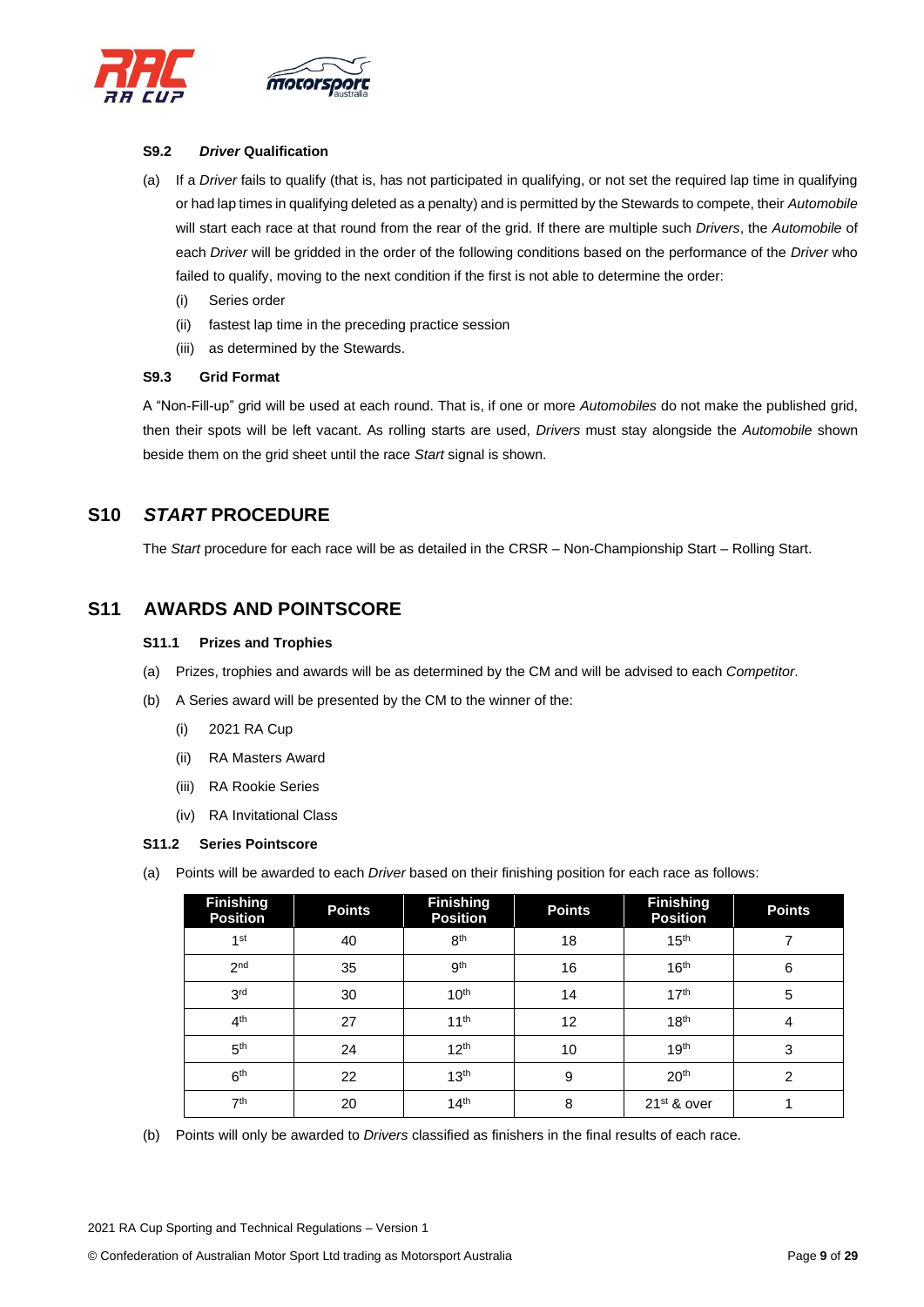

- (c) In the case of dual *Driver* entries that have correctly nominated as a team, each *Driver* will be awarded the same number of points as per the table above for each race.
- (d) In addition to the above, 2 points will be awarded to each *Driver* (but not to their team-mate) that achieves the fastest lap time in each Qualifying session at each round.
- (e) In addition to the above, 1 point will be awarded to each *Driver* (but not to their team-mate) that achieves the fastest lap time in each race of the Series.
- (f) The results for each round of the Series will be determined by the number of points scored by each *Driver* at that round.
- (g) In the event of a tie at the end of any round of the Series, the final positions for that round will be determined by comparing the results of each of the tied *Drivers* in the final race of that round. The higher place in the round results will be awarded to the *Driver* with the higher finishing position in the final race.
- (h) The Winner of the 2021 RA Cup will be the Driver gaining the highest points total from all rounds of the Series.
- (i) In the event of a tie at the end of the Series in which each tied *Driver* was paired together in the same dual *Driver* entry for all rounds of the Series, final positions will be determined as follows:
	- (i) For PRO-AM pairings the amateur *Driver*
	- (ii) For other pairings by comparing the race results achieved by each tied *Driver*, with the *Driver* with the highest number of first places being awarded the higher Series position. If at this stage a tie still exists, it will be resolved by comparing the number of second, third or fourth places (and so on) achieved by each tied *Driver* until all positions have been determined.
- (j) In the event of a tie at the end of the Series in which each tied *Driver* was not paired together in the same dual *Driver* entry for all rounds of the Series, final positions will be determined by comparing the race results achieved by each tied *Driver*, with the *Driver* with the highest number of first places being awarded the higher Series position. If at this stage a tie still exists, it will be resolved by comparing the number of second, third or fourth places (and so on) achieved by each tied *Driver* until all positions have been determined.
- (k) Invitational Class *Drivers* are not eligible for RA Cup Series points, and as such not eligible for the winner of the RA Cup Series

### <span id="page-9-0"></span>**S11.3 RA Masters**

- (a) Each *Driver* who is 50 years of age or older on 1st January of the year of the Series will be eligible for the RA Masters Award.
- (b) Points will be awarded to each eligible *Driver* for their finishing position relative to each other RA Masters *Driver* in each race as detailed in S11.2, based on reduced race finishing times resulting in adjusted finishing positions.
- (c) The winner of the RA Masters Award will be the eligible *Driver* gaining the highest points total from all rounds of the Series.
- (d) In the event of a tie at the end of the Series, final positions will be determined as detailed in S11.2.

### <span id="page-9-1"></span>**S11.4 RA Rookie Series**

- (a) Each Driver who satisfies the following criteria will be eligible for the RA Rookie Series.
	- (i) Competed in less than 2 rounds of the Series in any previous year; or
	- (ii) Competed in 2 rounds or less of the Series in the previous year; or
	- (iii) Not finished in a top 5 position in any round of the Series in the previous year.

2021 RA Cup Sporting and Technical Regulations – Version 1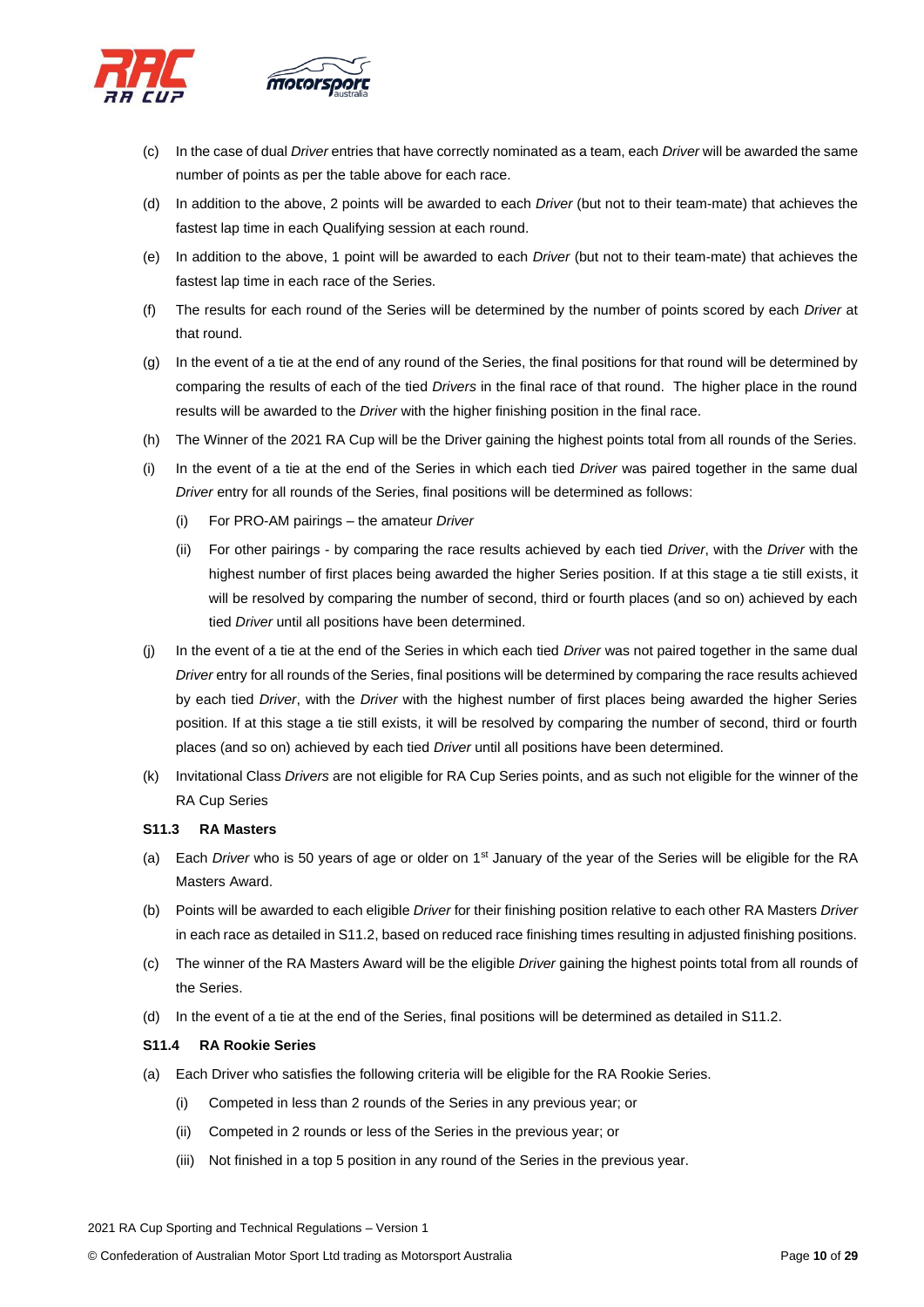

- (b) Points will be awarded to each eligible *Driver* for their finishing position relative to each other RA Rookie *Driver* in each race as detailed in S11.2.
- (c) The winner of the RA Rookie Series will be the eligible *Driver* gaining the highest points total from all rounds of the Series.
- (d) In the event of a tie at the end of the Series, final positions will be determined as detailed in S11.2.

### <span id="page-10-0"></span>**S11.5 RA Invitational Class**

- (a) Only *Drivers* competing in an Automobile complying with the RA Invitational Class Technical Regulations (refer Attachment 2 of the 2021 RA Cup Technical Regulations) will be eligible for the RA Invitational Class.
- (b) Points will be awarded to each eligible *Driver* for their finishing position relative to each other Invitational Class *Driver* in each race as detailed in S11.2.
- (c) The winner of the RA Invitational Class will be the eligible *Driver* gaining the highest points total from all rounds of the Series.
- (d) In the event of a tie at the end of the Series, final positions will be determined as detailed in S11.2.

### <span id="page-10-1"></span>**S11.6 Penalty Points**

Any loss of Series points imposed as a penalty must be deducted from the Series points total at the end of the Series prior to determining final positions for the Series. These points must also be deducted prior to determining final positions for any other award in connection with the Series (e.g. RA Masters, RA Rookie).

# <span id="page-10-3"></span><span id="page-10-2"></span>**S12** *EVENT* **OPERATIONS**

### **S12.1 Registration and Entry**

The Series will operate under the Motorsport Australia Series Registration and Entry Process. Series Registration and Entry Forms will be available from the CM with document checking being conducted by the CM and the Secretary of the Event prior to the first official *Track* session at each round of the Series.

### <span id="page-10-4"></span>**S12.2** *Driver***/Team Manager Briefings**

- (a) Each *Driver* and Team Manager (i.e. an appropriately authorised representative of the *Competitor*, other than the *Driver*) must attend the compulsory Driver/Team Manager briefing.
- (b) The time and location of this briefing will be detailed in the *Supplementary Regulations* for the *Event*.
- (c) The attendance sheet must be signed by each *Driver* and each Team Manager to confirm attendance.
- (d) Other compulsory briefings may be convened as required and will be advised to each *Competitor* accordingly.

### <span id="page-10-5"></span>**S12.3** *Parc Fermé*

- (a) Each *Automobile*, including those remaining in pit lane, must proceed directly to the designated *Parc Fermé* area via the most direct route (or as directed by an Official) at the conclusion of qualifying, without returning to pit or paddock areas and without interference from any third party (other than an Official).
- (b) Each *Automobile* must proceed directly to the designated *Parc Fermé* area via the most direct route (or as directed by an Official) at the conclusion of each race, without returning to pit or paddock areas and without interference from any third party (other than an Official).
- (c) An *Automobile* may not be removed from the *Parc Fermé* except with the express permission of the TD or Chief Scrutineer (or their nominee).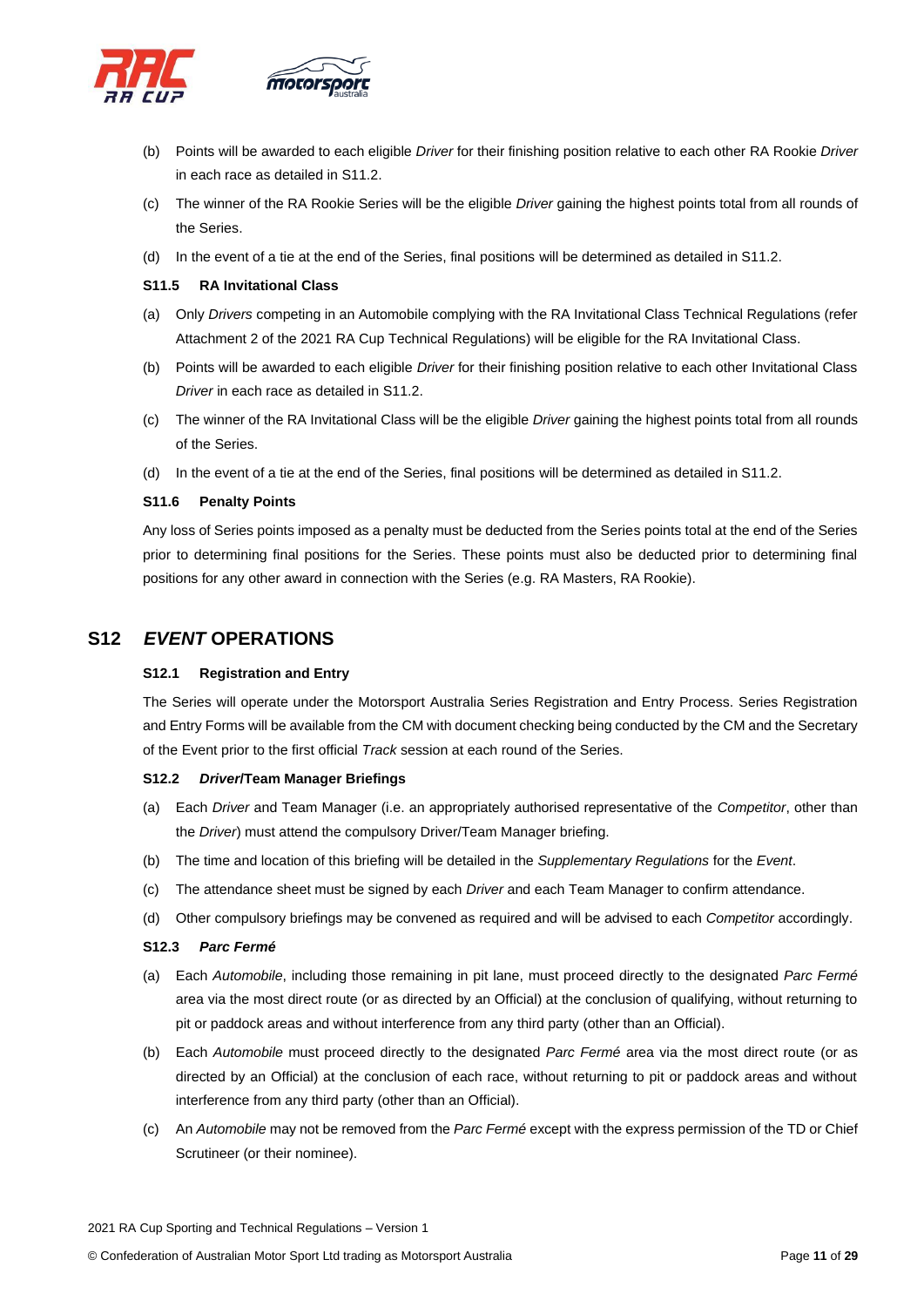

- (d) The following penalties will be imposed for an *Automobile* not entering *Parc Fermé* or for the removal of an *Automobile* from *Parc Fermé* without permission:
	- (i) Qualifying: *Disqualification* from qualifying
	- (ii) Race: *Disqualification* from the relevant race
- (e) During *Parc Fermé*, 1 data technician for each *Automobile* will be responsible for the download of engine data from their *Automobile* and submitting the data to the TD or the representative, nominated by the CM at each round, from RPE (Radical Performance Engines UK) or RACE (Radical Australia Competition Engines).

### <span id="page-11-0"></span>**S12.4 Qualifying**

During qualifying, an *Automobile* may not return to the paddock/garage area without the express permission of the TD or Chief Scrutineer (or their nominee). If an *Automobile* exits pit lane to the paddock/garage during qualifying it will be prohibited to re-join that session.

### <span id="page-11-1"></span>**S12.5 Races**

- (a) At the end of each timed race the chequered flag will be displayed to the leading *Automobile* the first time it crosses the *Control Line* on the *Track* after the race time has elapsed.
- (b) The starting time of a race will commence when the first *Automobile* crosses the *Control Line* after the signal to *Start* is given.
- (c) For each round in the case of a dual *Driver* entry:
	- (i) The *Driver* to start Race 1 must be nominated to the CM at least 30 minutes before the scheduled *Start* of the race.
	- (ii) The other *Driver* must start Race 2.
	- (iii) Where there is a race with a compulsory timed pit stop, both *Drivers* must participate and a *Driver* change must be performed during the CPS window.

### <span id="page-11-2"></span>**S12.6 Success Equalisation**

- (a) The *Driver/s* of each of the top 5 classified *Automobiles* in each class (RA Cup and RA Invitational Class) of each race will have a "Success Equalisation Time" applied which will be added to the minimum CPS stationary time (refer Article S19) for the following 2 races in the Series in which the *Driver/s* take part.
- (b) Success Equalisation will not apply to a Sprint Race.
- (c) The Success Equalisation Time will be as follows:

| <b>Finishing Position</b> | Time added to minimum CPS<br>stationary time<br>(seconds) |
|---------------------------|-----------------------------------------------------------|
| 1st                       | 10                                                        |
| 2 <sub>nd</sub>           |                                                           |
| 3rd                       |                                                           |
| 4 <sup>th</sup>           |                                                           |
| 5 <sup>th</sup>           |                                                           |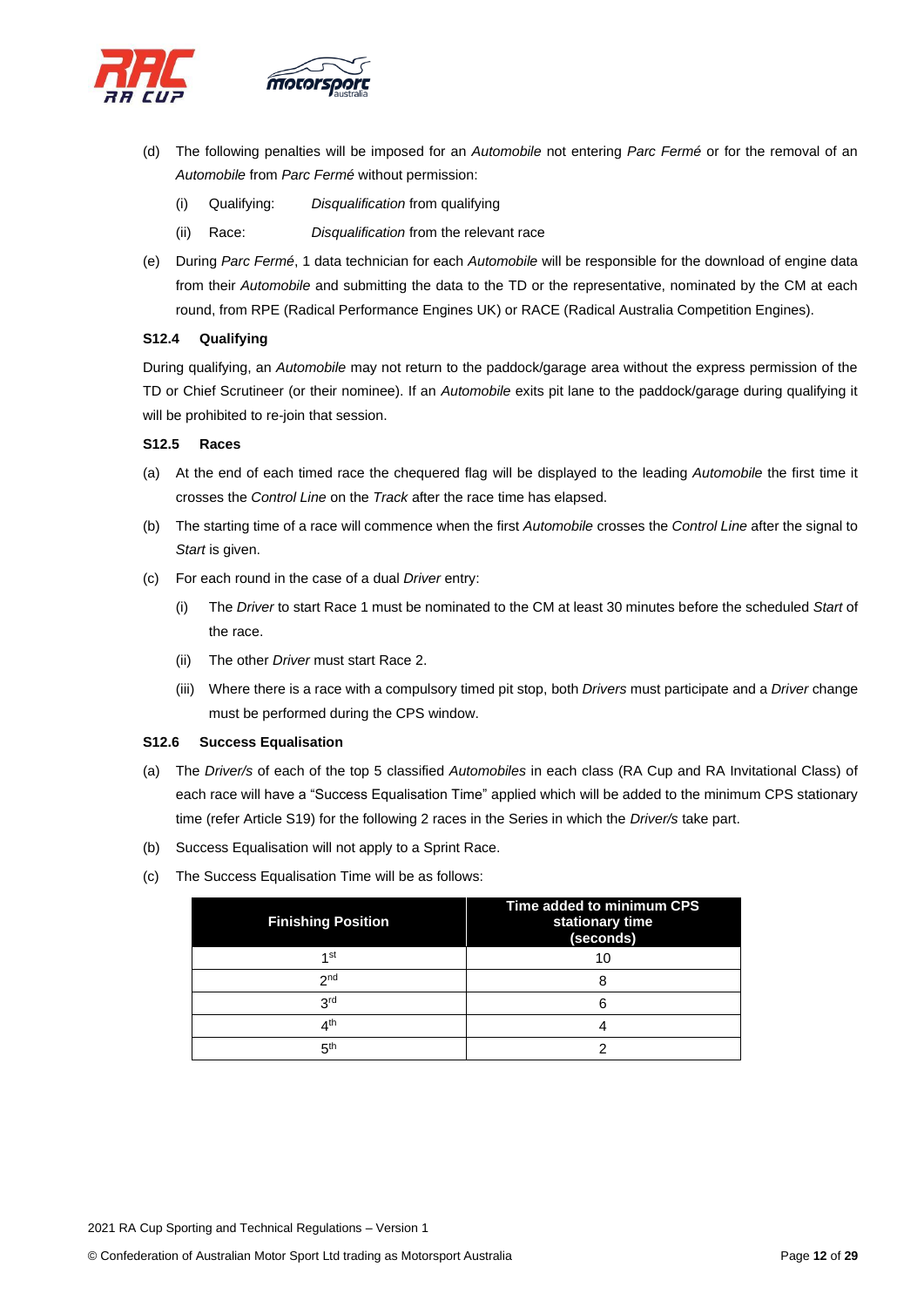

(d) Success Equalisation Times are cumulative

For clarification: As an example, if a *Driver* (or *Driver* pairing) wins a race they will have 10 seconds added to their minimum CPS stationary time for their next race. If they finish third in that next race, the cumulative addition to their minimum CPS stationary time for their following race will be 16 seconds (10s + 6s). If they then finish outside of the top 5 in that following race, the time added to their minimum CPS stationary time will be reduced to 6 seconds for the subsequent race, and so on.

- (e) If a *Driver* in a dual *Driver* entry drives on their own or with another *Driver* in a different dual *Driver* entry in a subsequent race, the Success Equalisation Time will still be added to the minimum CPS stationary time.
- (f) In the event of a Sprint Race, the Success Equalisation Time will carry forward to the next timed race with a CPS.
- (g) If a new dual *Driver* entry is formed from 2 *Drivers* already subject to Success Equalisation Time, the highest Success Equalisation Time will apply to the new pairing.

### <span id="page-12-0"></span>**S12.7 Pit Lane**

- (a) Each pit crew member is required to sign a Pit Lane Indemnity Form prior to the first *Track* session and to display identification as and if required by the *Organiser*.
- (b) Each *Competitor* must appoint a Car Controller who will be responsible for the stopping of, and the safe release of the *Automobile* at all times whilst the *Automobile* is in pit lane. The Car Controller is prohibited to perform work of any kind on an *Automobile* during a pit stop.
- (c) The number of pit crew members permitted to work on each *Automobile* during a discretionary pit stop (DPS) is free except for a tyre change operation which is limited to 2 pit crew members not including the Car Controller.

### <span id="page-12-1"></span>**S12.8 Removal of** *Automobiles* **from the** *Circuit*

Following the commencement of the first qualifying session, it is prohibited to remove any *Automobile* from the *Circuit* prior to the release of all *Automobiles* from the *Parc Fermé* established following the final race of that round of the Series without the prior express written approval of the TD.

#### <span id="page-12-2"></span>**S12.9 Practice starts**

Practice starts are only permitted at the pit lane exit.

### <span id="page-12-3"></span>**S12.10 Abandoned Automobile**

- (a) If a *Driver* has to abandon an *Automobile* on the *Track* or its adjacent area, the *Driver* must ensure that the steering wheel is correctly re-fitted and that the *Automobile* is in neutral, or if not possible, that the diff unit is in neutral so that the *Automobile* may be pushed.
- (b) Failure to comply with the above requirement may result in a 5 grid place penalty being imposed for the next race in which that *Driver* takes part. The Stewards may impose an alternative penalty at their discretion.

#### <span id="page-12-4"></span>**S12.11 Race Management Channel (RMC)**

- (a) The category management team will relay relevant information to teams during each *Track* session using RMC.
- (b) It is the *Competitor's* responsibility to assign 1 team member to monitor RMC during each *Track* session.
- (c) The radio channel for RMC must be set as "listen only" and broadcast by team members is prohibited.
- (d) RMC frequency will be available from the CM.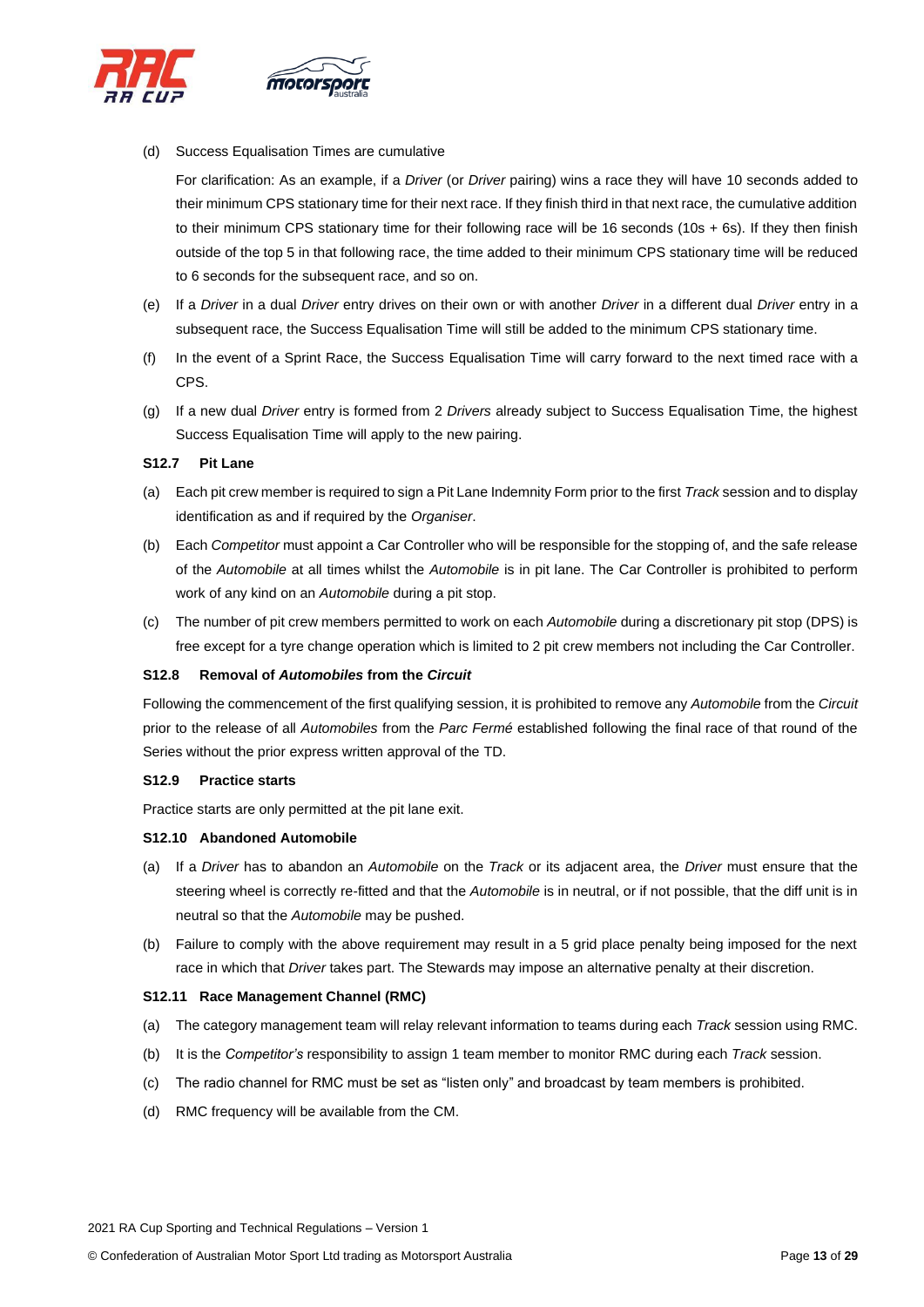

# <span id="page-13-0"></span>**S13 TYRES**

(a) Each *Automobile* must only be fitted with Hankook tyres as supplied by Radical Australia Pty Ltd (or a supplier nominated by the CM) at all times during an *Event*.

|             | Dry tyres                       |                                 | Wet tyres    |             |
|-------------|---------------------------------|---------------------------------|--------------|-------------|
|             | <b>Front</b>                    | Rear                            | <b>Front</b> | Rear        |
| <b>Size</b> | 200/580 R15                     | 265/605 R16                     | 200/580 R15  | 265/605 R16 |
| Compound    | F <sub>200</sub> C <sub>5</sub> | F <sub>200</sub> C <sub>5</sub> | 7217         | 7217        |

(b) A maximum of 8 dry tyres (4 front & 4 rear) for each *Automobile* is permitted from the commencement of the first qualifying session for each round of the Series.

- (c) 30 minutes prior to the commencement of the first qualifying session at each round of the Series, each *Competitor* must present the 2021 RA Cup Tyre Form (see Attachment 2) containing the serial number of each nominated tyre to be used at that round to the TD or Chief Scrutineer (or their nominee).
- (d) With the exception of "wet" treaded tyres used on a damp or wet track, these tyres are the only tyres permitted to be used on that *Automobile* during any qualifying session or race at that round.
- (e) A replacement tyre will only be permitted if the TD is satisfied that due to exceptional circumstances, the nominated tyre in question can no longer be used.
- (f) If a *Competitor* is permitted to replace a nominated tyre, in addition to the maximum number permitted for the round, the *Automobile* concerned will incur a loss of 5 Series points per tyre, irrespective of whether the tyre is used or not.
- (g) The use of any tyre heating, heat retention device or chemical treatment is prohibited.
- (h) The quantity of wet tyres permitted is free.
- (i) Each *Competitor* is responsible for ensuring that each tyre is marked as appropriate at all times. If each tyre is not marked for any reason, or the markings become ineligible, each *Competitor* must advise the TD or Chief Scrutineer (or their nominee) immediately.
- (j) With the exception of wear resulting from normal usage, each tyre must remain unmodified.
- (k) A tyre may only be cleaned by using manual tools.
- (l) If a *Competitor* is found to have been running on tyres that have not been nominated as required, the following penalties will apply:
	- (i) During qualifying: *Disqualification* from qualifying
	- (ii) During a race: *Disqualification* from the relevant race

**Please note:** The TD will be the sole arbiter with regard to the interpretation and application of these tyre regulations and any decisions made by the TD in this regard will not be the subject of any protest or appeal.

# <span id="page-13-1"></span>**S14 FUEL**

- (a) For the duration of the *Event*, each *Competitor* must only use 98 octane premium unleaded fuel as supplied by one of the fuel suppliers listed below and nominated by the CM prior to each round.
	- (i) Race Fuels Pty Ltd
	- (ii) Radical Australia Pty Ltd
- (b) A fuel log will be kept by the nominated fuel supplier at each round.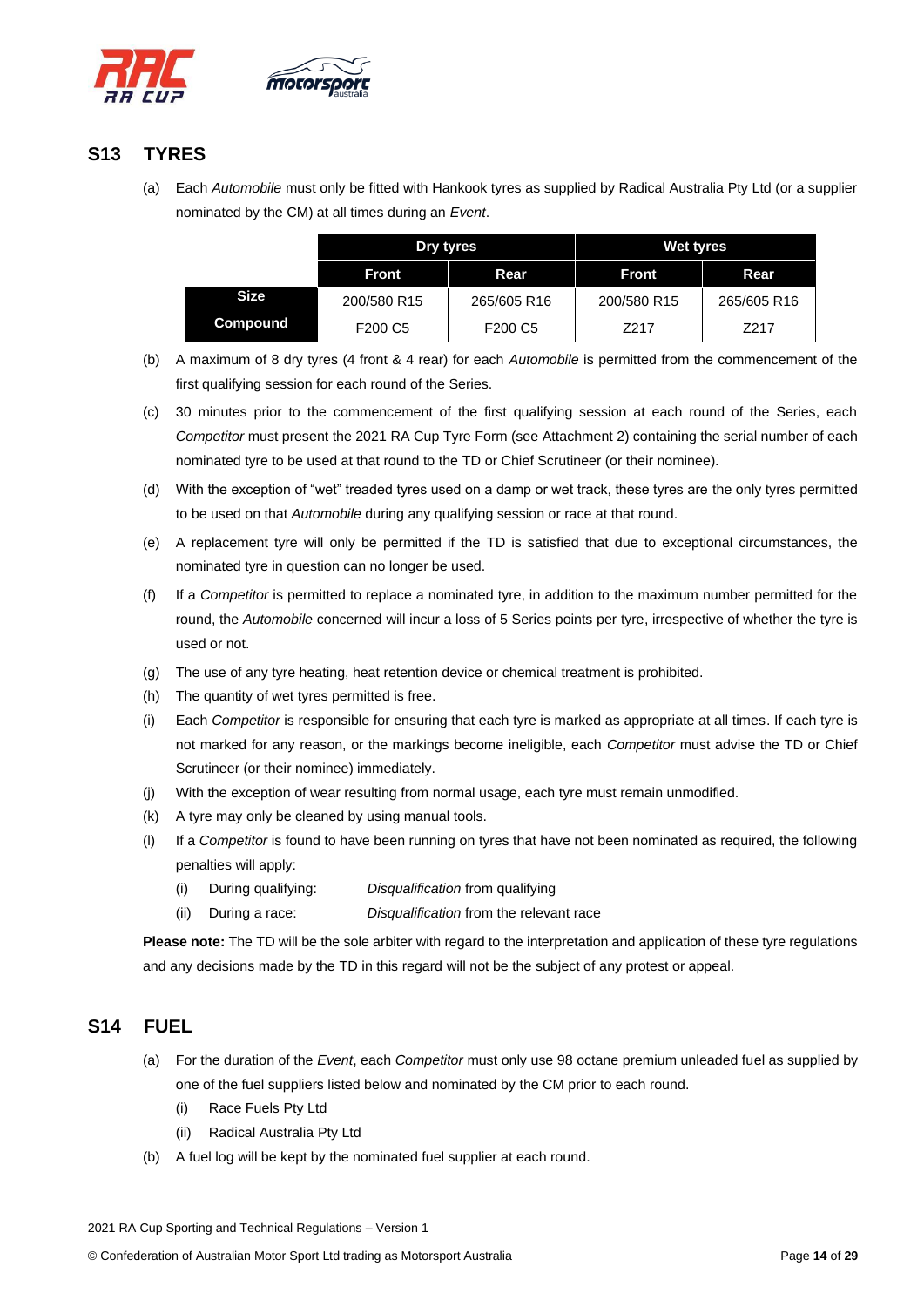

(c) With the exception of ambient atmospheric air and the specified fuel detailed, no other substance may be added to the intake charge of the engine.

# <span id="page-14-0"></span>**S15 IN-CAR CAMERAS**

- (a) In-car cameras are mandatory and their installation must be approved by the Chief Scrutineer.
- (b) In-car video footage must be made available (and must be reviewable) to the CM, DSA, TD or Clerk of the Course (or their nominee) at any time upon request. If the footage cannot be viewed then the *Driver* will be subject to a minimum penalty of loss of 5 Series points up to a maximum penalty of *Disqualification* from the relevant session being imposed by the Stewards.
- (c) Only RAC Series staff may remove a memory card from an in-car camera once *Track* activity has commenced (qualifying or races) including while the *Automobile* is in *Parc Fermé*. If a memory card is removed by a team member or *Driver* during a *Track* session, including during a pit stop or *Parc Fermé*, without the permission of a RAC Series staff member a penalty may be imposed.

# <span id="page-14-1"></span>**S16 RAIN LIGHT**

- (a) The fitment of a rain light on each *Automobile* in compliance with the Technical Appendix Schedule C of the *Motorsport Australia Manual* is mandatory.
- (b) The rain light must be illuminated at all times whilst the *Automobile* is fitted with wet weather tyres and is being driven on the *Track* or as otherwise directed by Race Control.
- (c) A minimum penalty of the loss of 5 Series points up to a maximum penalty of *Disqualification* from the relevant session may be imposed by the Stewards for a breach of these rain light regulations.

# <span id="page-14-2"></span>**S17 DATA LOGGING**

Access to any data logged including ECU must be provided to the CM, TD, DSA or Clerk of the Course (or their nominee) at any time upon request. If the data cannot be viewed then the *Driver* will be subject to a minimum penalty of loss of 5 Series points up to a maximum penalty of *Disqualification* from the relevant session being imposed by the **Stewards** 

# <span id="page-14-4"></span><span id="page-14-3"></span>**S18** *AUTOMOBILE* **MARKINGS**

### **S18.1** *Automobile* **Markings**

- (a) In addition to the requirements detailed below, each Automobile must comply with the Technical Appendix Schedule K of the *Motorsport Australia Manual*.
- (b) Each *Automobile* must display the Series markings as supplied by the CM in accordance with Attachment 3 of these regulations at all times during each round of the Series.

### <span id="page-14-5"></span>**S18.2 Competition Numbers**

The allocation of a competition number for each *Automobile* is solely the responsibility of the CM, which will maintain a register of all competition numbers allocated to, or reserved for, any *Automobile*.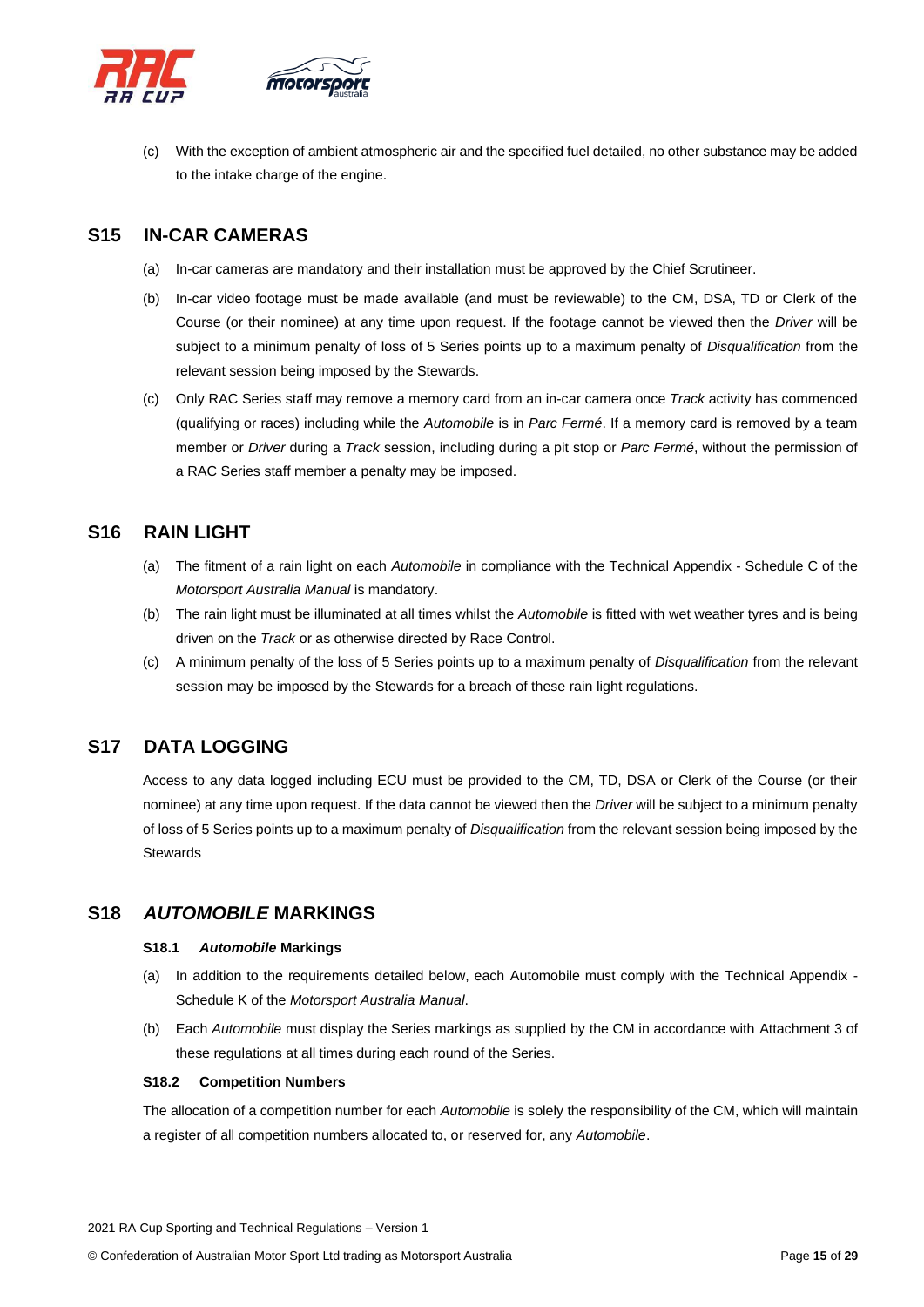

### <span id="page-15-0"></span>**S18.3 Garage Name Plates**

- (a) Garage Name Plates, supplied by the CM, must not be modified and must be displayed above the pit or paddock garage entrance door for the duration of the *Event*.
- (b) It is the responsibility of the *Competitor* to properly and safely secure the plate for their *Automobile* in the location advised by the CM at all times.
- (c) Each plate will remain the property of Radical Australia Pty Ltd at all times.
- (d) Damage or loss of the plate for their *Automobile* will incur a fee from the CM to the *Competitor* of \$200.

# <span id="page-15-1"></span>**S19 COMPULSORY PIT STOPS (CPS)**

- (a) Each *Automobile* is required to complete 1 CPS in each race of the Series scheduled to be determined by time. For clarification, a CPS is not required to be completed in a Sprint race.
- (b) Each CPS will be generally conducted in accordance with the requirements of the CRSR.
- (c) The CPS window will open 15 minutes after the commencement of each race, and close after 35 minutes of each race has been completed. If the race time is altered for any reason prior to the race start, the pit window may be adjusted, and if so, will be opened at 30% of the race time and closed at 70% of the race time, calculated to the nearest minute.
- (d) A board will be shown, and a siren sounded when the CPS window opens and closes.
- (e) After the CPS window is opened, each *Automobile* must cross the *Control Line* on the *Track* proper before entering the pit lane to commence a CPS.
- (f) Each *Automobile* must cross the pit lane speed limit line prior to 35 minutes of the race being completed (or the revised pit close time if the race duration has been varied) to be able to conduct the CPS.
- (g) For the purpose of measurement, the race time will commence when the lead car crosses the *Start Line* after the *Start* signal (red light is extinguished).
- (h) An *Automobile* will be deemed to have commenced a CPS when the *Automobile* enters pit lane (crosses the pit lane speed limit line).
- (i) An *Automobile* will be deemed to have completed a pit stop when the *Automobile* exits the pit lane (crosses the pit lane speed delimit line).
- (j) The CPS may not be conducted during a Safety Car period that occurs within the CPS window. However, if an *Automobile* has crossed the pit lane speed limit line prior to the yellow flag and SC board being displayed at the flag point immediately prior to the pit lane entry then the CPS may be completed.
- (k) At the end of a Safety Car period, each *Driver* may pit only after crossing the *Control Line* on the *Track* after the Safety Car restart.
- (l) If the Safety Car is in operation when the pit window closes, any *Driver* who has not commenced the CPS must do so within the next 2 laps after the Safety Car restart to avoid penalty.
- (m) A Discretionary Pit Stop to change tyres or carry out other work on an *Automobile* may be conducted at any time.
- (n) The format of each CPS will be as follows:
	- (i) Each *Automobile* must come to a complete stop in its allocated pit bay prior to the engine being switched off.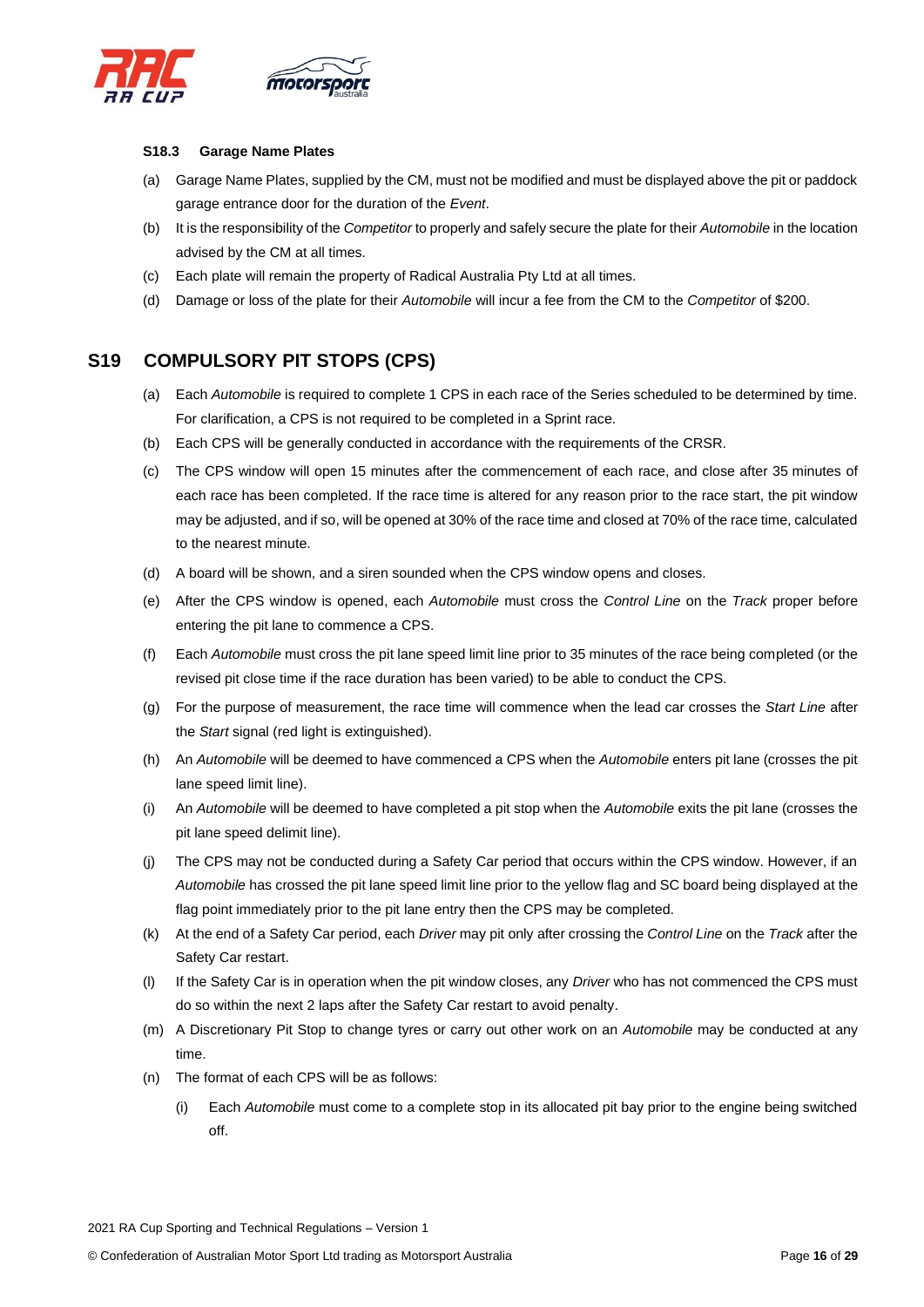

- (ii) The safety harness must remain fastened until the *Automobile* has come to a complete stop and the engine is switched off and must be re-fastened before the engine is re-started. Failure to comply will result in the *Driver* being reported to the Stewards.
- (iii) A maximum of 2 pit crew members (not including the Car Controller) are permitted to attend the *Automobile* during the CPS. Should a *Driver* change be performed during a pit stop, the in-coming and out-going *Drivers* will not be deemed a pit crew member and each *Driver* is prohibited to perform work of any kind on the *Automobile* during the CPS, however, the *Drivers* may assist each other to exit and enter the *Automobile*.
- (iv) All crew, except the Car Controller, and equipment must remain behind the prescribed control line until the *Automobile* has come to a complete stop in its pit bay.
- (v) Work may be carried out on the *Automobile*, however, the front or rear *Bodywork* must not be removed.
- (vi) Tyre changing is permitted during the CPS but only after the *Automobile* has been stationary for 60 seconds. A maximum of 2 pit crew members (not including the Car Controller) are permitted. A safety clip must be installed on each changed wheel before the *Automobile* leaves its pit bay. A penalty time of 60 seconds added to race time will be imposed if any safety clip is not installed.
- (vii) For a single *Driver* entry, the *Driver* may remain seated in the *Automobile* for the duration of the CPS.
- (viii) Except for the following, each *Automobile* must remain stationary in its pit bay for a minimum time of 45 seconds.
	- (A) For an ADV *Driver* entry (solo or pairing), the minimum stationary time will be 55 seconds.
	- (B) If a PRO *Driver* is a part of a dual *Driver* entry, the minimum stationary time will be 70 seconds.
	- (C) For an Automobile in the RA Invitational Class, the minimum stationary time will be 90 seconds.
	- (D) Any Success Equalisation Time will be added to the minimum CPS stationary time and the *Automobile* must remain stationary for that total time during the CPS.
- (ix) The engine must remain switched off for a minimum of 30 seconds.
- (x) The Car Controller of each *Automobile* will be responsible for monitoring the time constraints of the CPS.
- (xi) All crew, except the Car Controller, and equipment must return behind the prescribed control line before the *Automobile* can leave its pit bay.
- (o) Penalties for breach of the CPS rules will apply as follows:
	- (i) Stationary in pit bay for less than the minimum time specified in Article  $S19(n)(viii) 5$  seconds added to race time for each second, or part thereof, under the minimum time specified.
	- (ii) Engine not switched off for a minimum 30 seconds 5 seconds added to race time.
	- (iii) Removal of front or rear *Bodywork* 60 seconds added to race time.
	- (iv) *Control Line* not crossed once (after pit window opens) before entering pits for CPS Pit Lane Drive Through.
	- (v) More than 2 pit crew attending, or pit crew not behind prescribed control line at *Automobile* arrival/departure – Pit Lane Drive Through.
	- (vi) CPS not conducted– *Disqualification* from results for that race. However, if the race is stopped by display of the red flag and not recommenced, 60 seconds plus the minimum stationary time specified in Article S19(n)(viii) will be added to the race time of any *Automobile* that has not conducted the CPS.
	- (vii) CPS not commenced during the CPS window 60 seconds added to the race time.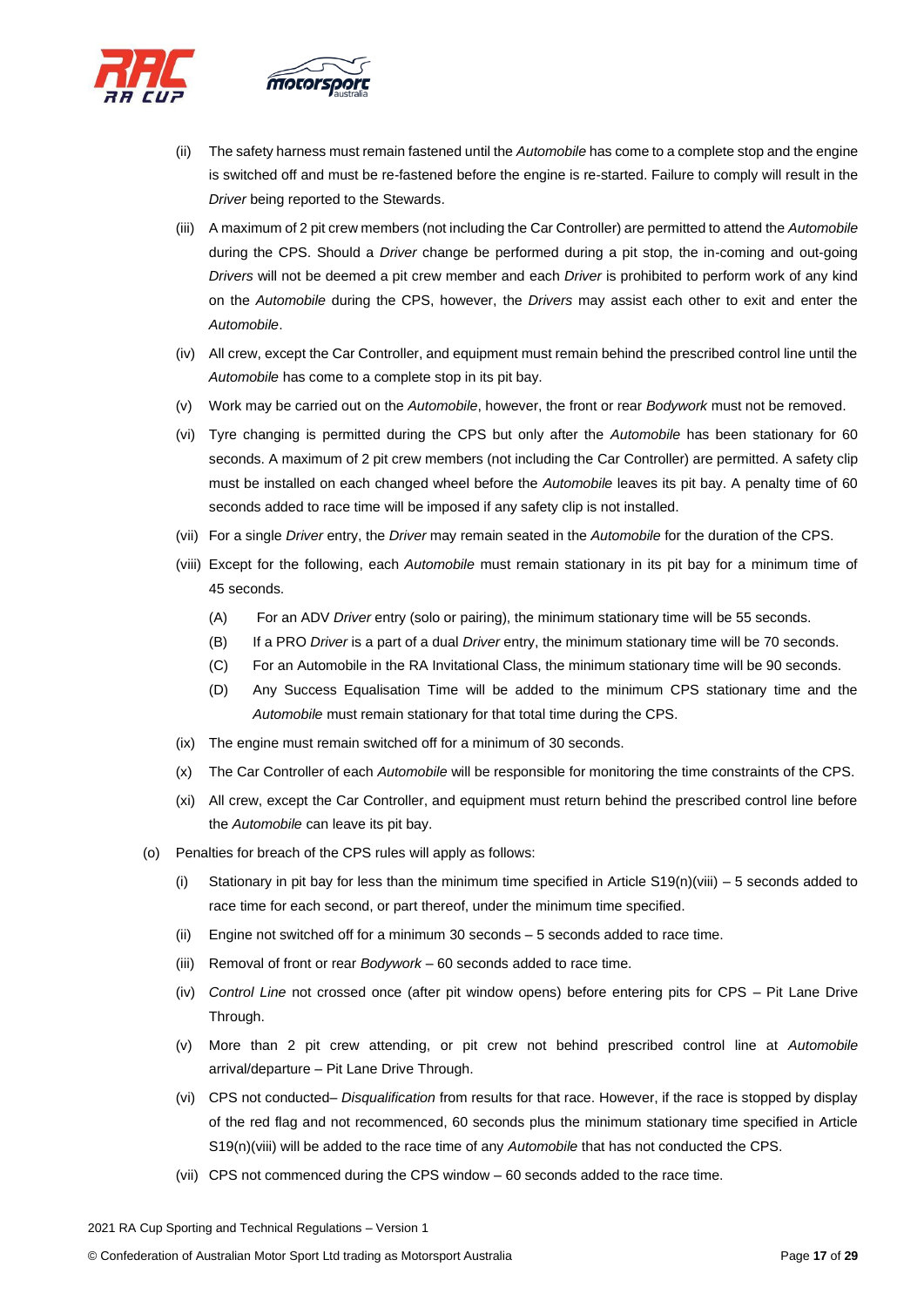

(p) The CPS may not be conducted whilst an automobile is serving a pit lane penalty.

**Note:** It is each *Driver's* responsibility to be familiar with the location of the *Control Line* at each *Track*.

### <span id="page-17-0"></span>**S19.2 Maximum Driving Time (PRO** *Drivers***)**

The driving time for each PRO *Driver* is prohibited to exceed 50 percent of the race duration during any race that requires a *Driver* change. For each lap that a PRO *Driver* commences after they have exceeded 50 percent of the race duration, 10 seconds will be added to the race time for their *Automobile*. However, if a Safety Car period leads to the PRO *Driver* staying out and exceeding that time, then they may stay out without penalty, but must pit on the lap following that on which the Safety Car enters pit lane. i.e. they must pass the *Control Line* on the *Track* only once at the restart.

**Note:** The driving time will be measured from the time when the *Start* signal is given and subsequently from the first time a *Driver* crosses the *Control Line* after exiting pit lane, until the last time the *Driver* crosses the *Control Line* before entering pit lane or until the *Automobile* crosses the *Control Line* at the end of the race.

# <span id="page-17-1"></span>**S20 SEALING OF AUTOMOTIVE COMPONENTS**

- (a) Any *Seal* affixed to the *Automobile* or engine by RA Cup or Radical Sportscars UK or *Motorsport Australia* must be in place at all times during an *Event*.
- (b) No *Seal* may be removed without the prior permission of the TD or Chief Scrutineer (or their nominee)
- (c) Where a sealed component has been deemed to be ineligible by the Stewards, they may, at their discretion, impose a penalty of *Disqualification* of the *Automobile* from the results of all previous rounds of the Series in which the sealed component was identified as having been used on that *Automobile*.

# <span id="page-17-2"></span>**S21** *COMPETITOR/DRIVER* **CONDUCT**

- (a) It is the *Competitor's* responsibility to ensure that each *Driver* and associated team member comply with all *Rules* and conduct themselves in a responsible manner at all times. Failure to do so may result in the *Competitor* being referred to the Stewards with a recommendation of *Disqualification* from the *Event*.
- (b) For a *Competitor* or *Driver* to raise an issue arising from a session or race, they must complete a "Request for Investigation" form as distributed by the CM and submit it to the CA or DSA within 30 minutes of the end of that session or race.
- (c) Any *Driver* who is subject to a judicial procedure may not leave the *Circuit* except under *Force Majeure* (e.g. hospitalisation) until the race results have become final. If a *Driver* wishes to leave the *Circuit* sooner they must receive permission from the Clerk of the Course in which case any judicial action may be taken in the *Driver's* absence and communicated to them.
- (d) Within 3 days of the completion of each round, the DSA will produce a report documenting the status of all investigations conducted at that round.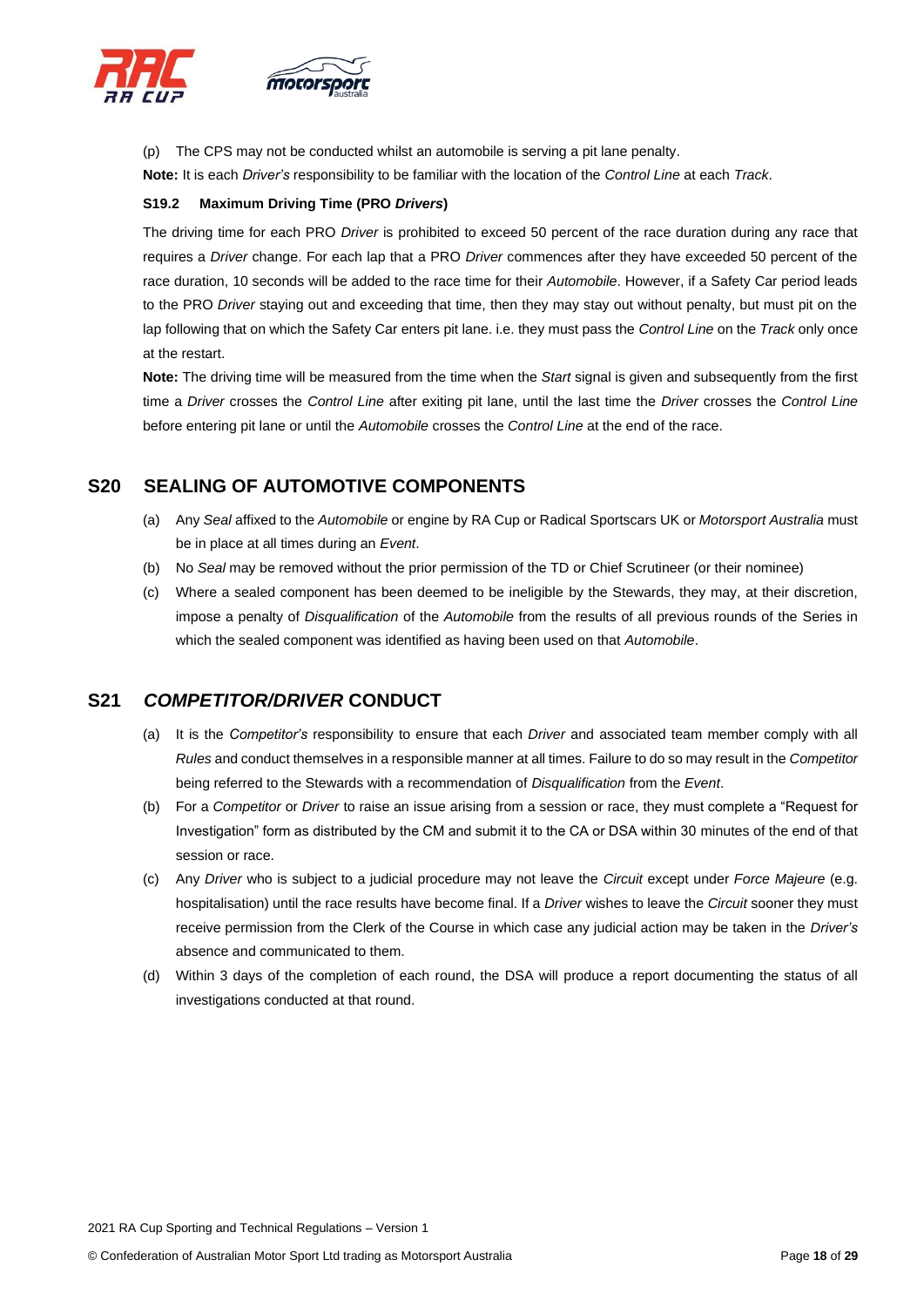<span id="page-18-1"></span><span id="page-18-0"></span>



# **2021 RA CUP NOMINATION FORM**



| <b>Date</b> |  |
|-------------|--|
| Event       |  |
| <b>Team</b> |  |
| Car #       |  |

| <b>Driver Nominated</b> | <b>Session</b> | <b>Signature</b> |
|-------------------------|----------------|------------------|
|                         |                |                  |
|                         |                |                  |
|                         |                |                  |
|                         |                |                  |
|                         |                |                  |
|                         |                |                  |
|                         |                |                  |
|                         |                |                  |
|                         |                |                  |
|                         |                |                  |
|                         |                |                  |
|                         |                |                  |
|                         |                |                  |
|                         |                |                  |
|                         |                |                  |
|                         |                |                  |

2021 RA Cup Sporting and Technical Regulations – Version 1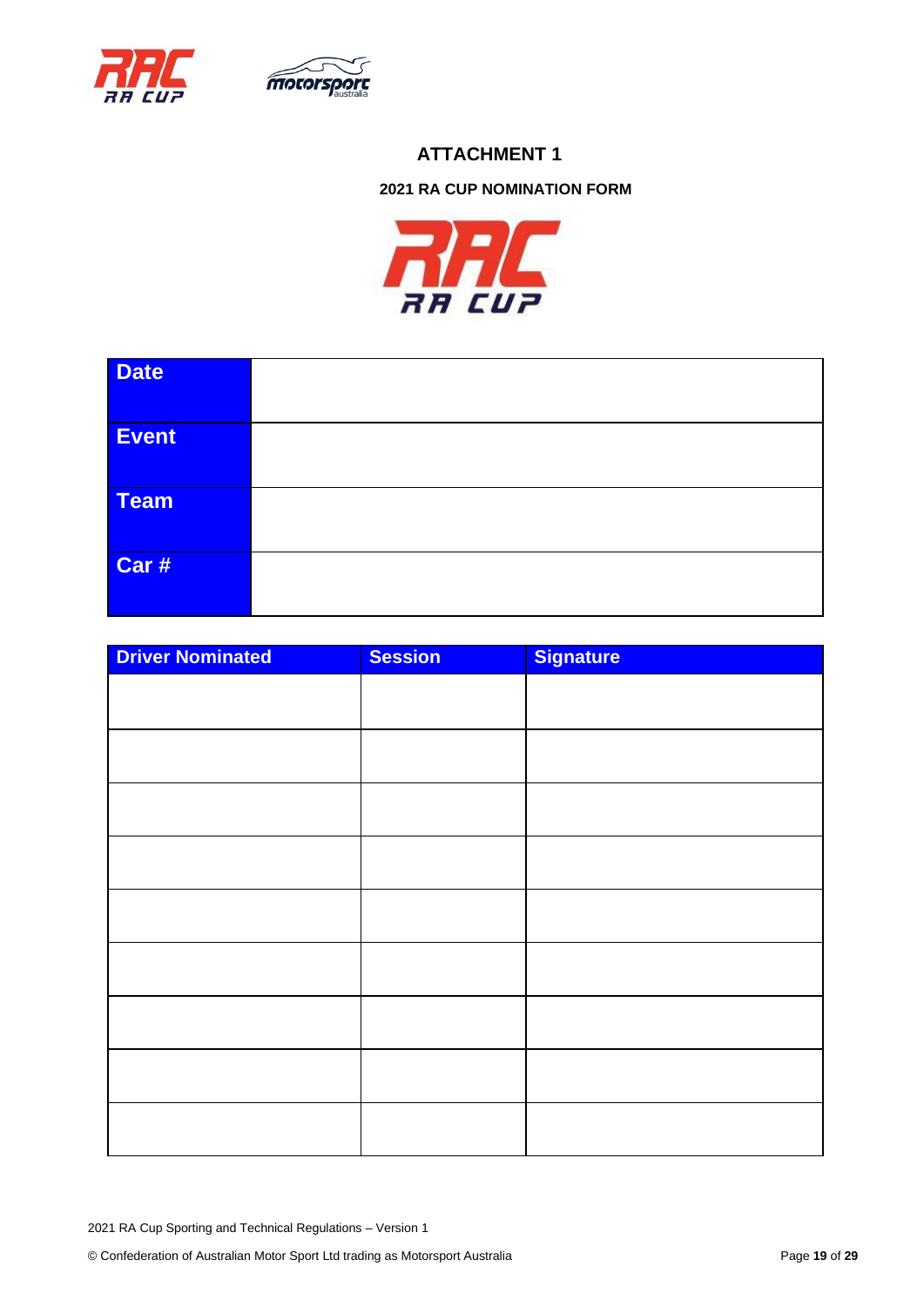<span id="page-19-0"></span>



### **2021 RA CUP TYRE FORM**



<span id="page-19-1"></span>

| Date<br>Event |  |
|---------------|--|
|               |  |
| <b>Driver</b> |  |
| Team          |  |
| Car#          |  |

| <b>Tyre</b>              | Art          | <b>Size</b>                  | Serial # |  |  |
|--------------------------|--------------|------------------------------|----------|--|--|
| <b>SLICK</b>             | <b>FRONT</b> | 200/580 R15 F200 C5 Compound |          |  |  |
| <b>SLICK</b>             | <b>FRONT</b> | 200/580 R15 F200 C5 Compound |          |  |  |
| <b>SLICK</b>             | <b>FRONT</b> | 200/580 R15 F200 C5 Compound |          |  |  |
| <b>SLICK</b>             | <b>FRONT</b> | 200/580 R15 F200 C5 Compound |          |  |  |
|                          |              |                              |          |  |  |
| <b>SLICK</b>             | <b>REAR</b>  | 265/605 R16 F200 C5 Compound |          |  |  |
| <b>SLICK</b>             | <b>REAR</b>  | 265/605 R16 F200 C5 Compound |          |  |  |
| <b>SLICK</b>             | <b>REAR</b>  | 265/605 R16 F200 C5 Compound |          |  |  |
| <b>SLICK</b>             | <b>REAR</b>  | 265/605 R16 F200 C5Compound  |          |  |  |
| <b>Replacement Tyres</b> |              |                              |          |  |  |
|                          |              |                              |          |  |  |
|                          |              |                              |          |  |  |
|                          |              |                              |          |  |  |
|                          |              |                              |          |  |  |
| <b>COMMENTS:</b>         |              |                              |          |  |  |
|                          |              |                              |          |  |  |
|                          |              |                              |          |  |  |
|                          |              |                              |          |  |  |

| Driver's signature:        | Date: |
|----------------------------|-------|
| <b>Managers signature:</b> | Date: |

2021 RA Cup Sporting and Technical Regulations – Version 1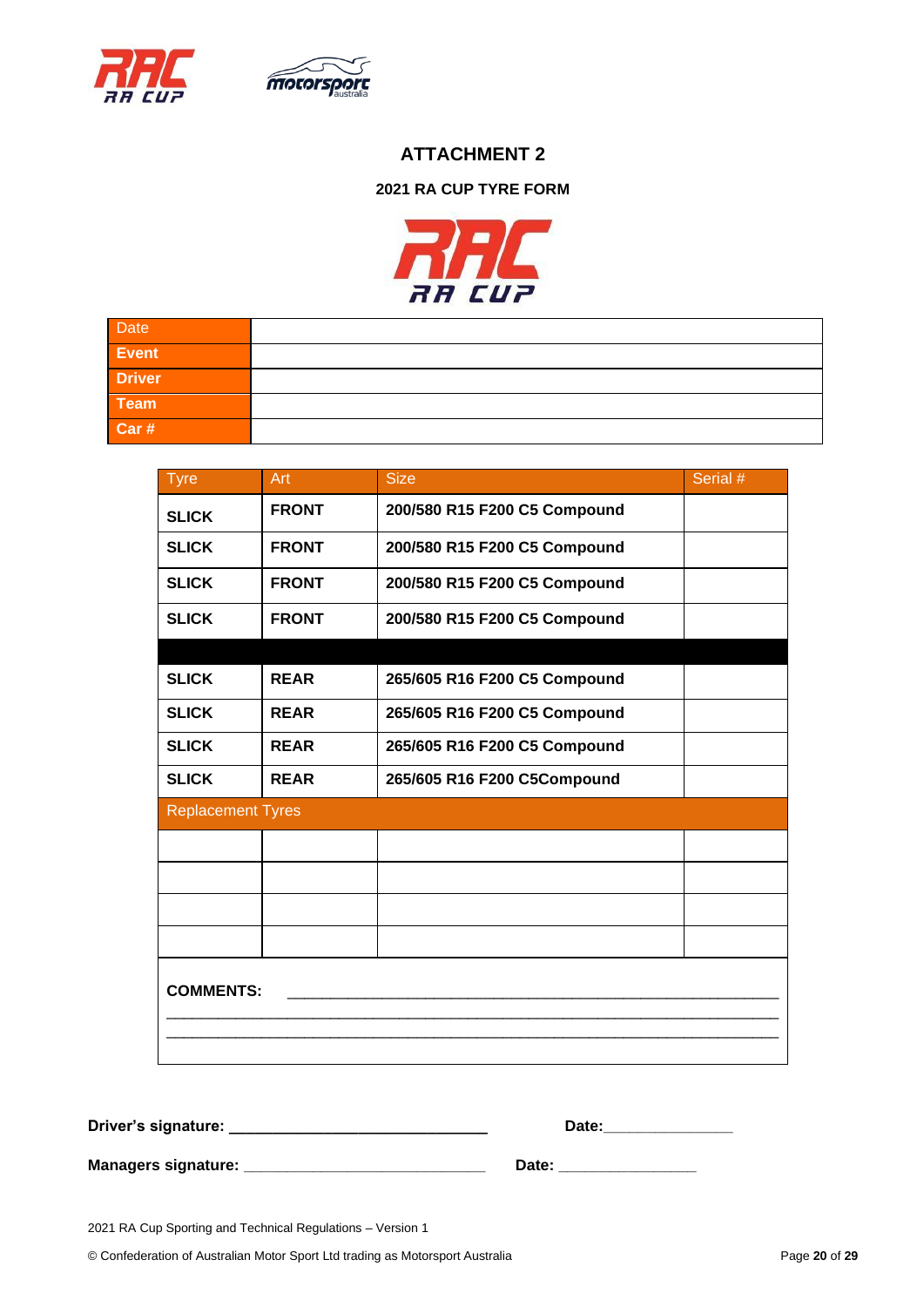<span id="page-20-1"></span><span id="page-20-0"></span>



# **RESERVED SIGNAGE**





Note:

2021 RA Cup Sporting and Technical Regulations – Version 1

© Confederation of Australian Motor Sport Ltd trading as Motorsport Australia Page **21** of **29**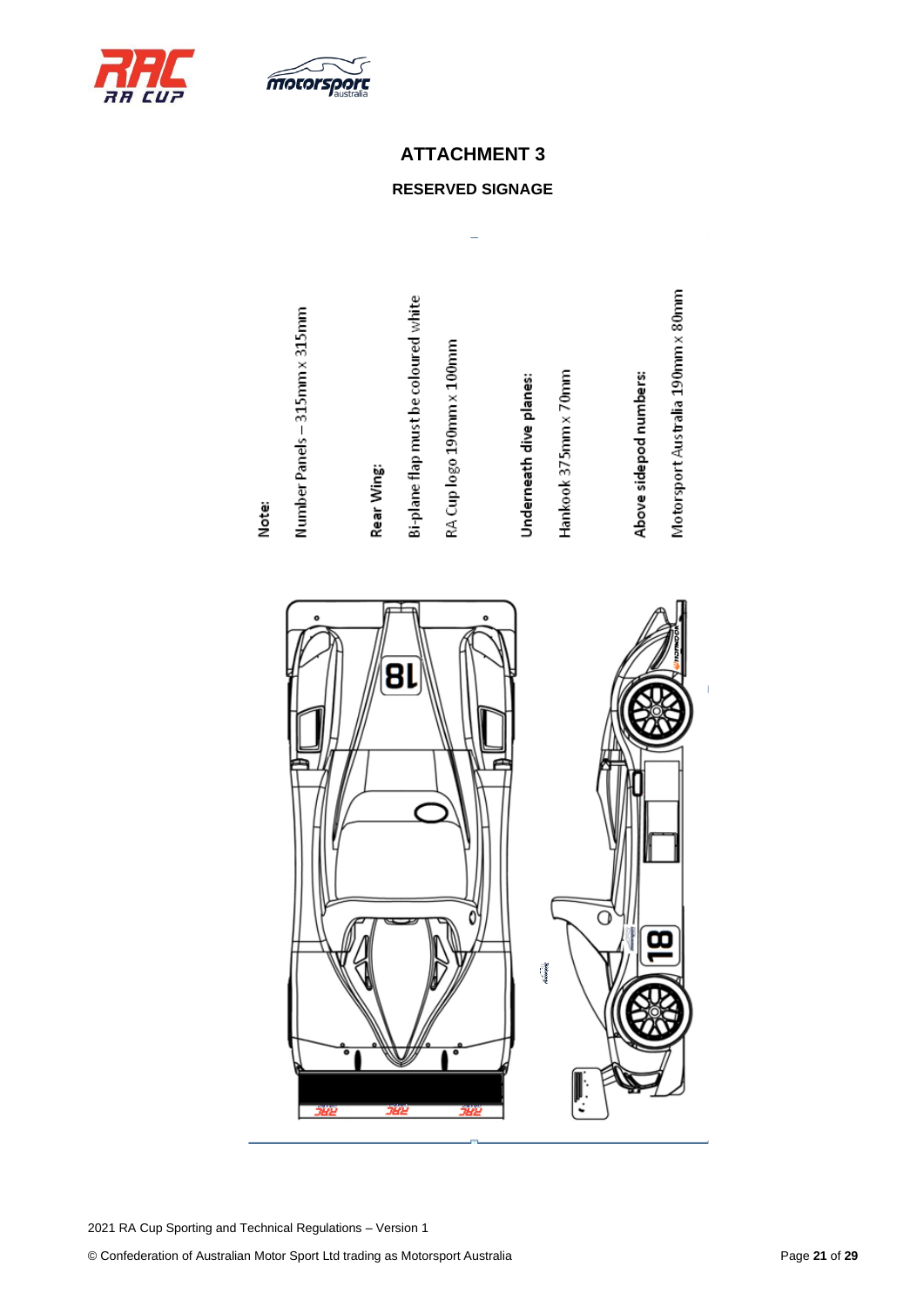



# **2021 RA Cup**

# Technical Regulations

**Note:** RA Invitational Class Technical Regulations are in Attachment 2

# <span id="page-21-0"></span>**T1 PREAMBLE**

- (a) In addition to these Technical Regulations each *Automobile* must conform to the requirements of the Technical Appendix in the *Motorsport Australia Manual*.
- (b) The requirements of these Technical Regulations apply to each *Automobile* competing in the 2021 RA Cup. The Series is for Radical SR3 *Automobiles* as supplied by Radical Australia Pty Ltd (Radical Australia) or privately imported *Automobiles* as approved by the CM. If an *Automobile* is privately imported, the *Automobile* must be confirmed as compliant with Radical Sportscars build specification and these Technical Regulations prior to any *Entry* form being accepted.
- (c) Unless expressly permitted in these regulations, modification to the standard mechanical and *Bodywork* specification of the *Automobile*, as defined by the CM is strictly prohibited. If in doubt as to meeting the specification, an enquiry must be made to the RAC Technical Committee (addressed to the RAC Administrator) using the form shown in Attachment 1 of these regulations. If changes are made and found to be unauthorised, then the *Automobile* may not be permitted to run until those changes are rectified.
- (d) It must be clearly understood that if the following text does not clearly state that a technical parameter or specification may be changed, the principle is that it cannot be.
- (e) Each Radical model is manufactured to an identical specification (save for options). In the interests of fairness and safety a *Competitor* may not depart from this specification under any circumstances unless specified in these regulations.
- (f) Whilst a Technical Delegate (TD) is empowered to check any competing *Automobile* for compliance and is provided with the data to determine the eligibility of each *Automobile*, the onus of responsibility for the eligibility of any *Automobile* competing in the Series rests with the *Competitor*. In the event of a dispute concerning the compliance of an *Automobile* with these regulations the onus is on the *Competitor* to satisfy the CM with regards to such compliance and not the CM to prove non-compliance.
- (g) Where costs are incurred as a result of an eligibility check as may be reasonably requested by either the TD or CM these will be borne by the *Competitor*.
- (h) As a method of control, any component may be removed from an *Automobile* by the TD and exchanged for a similar component supplied by the CM. The *Competitor* is responsible for the condition of any exchanged component and may return the component at the completion of a race.
- (i) The CM reserves the right to make changes to these technical regulations at any time, subject to the prior approval of *Motorsport Australia*, in the interests of safety, fairness and cost containment.

# <span id="page-21-2"></span><span id="page-21-1"></span>**T2 ELIGIBILITY**

### **T2.1 Eligible Models**

(a) The following models of Radical SR3 are eligible for competition in the 2021 RA Cup: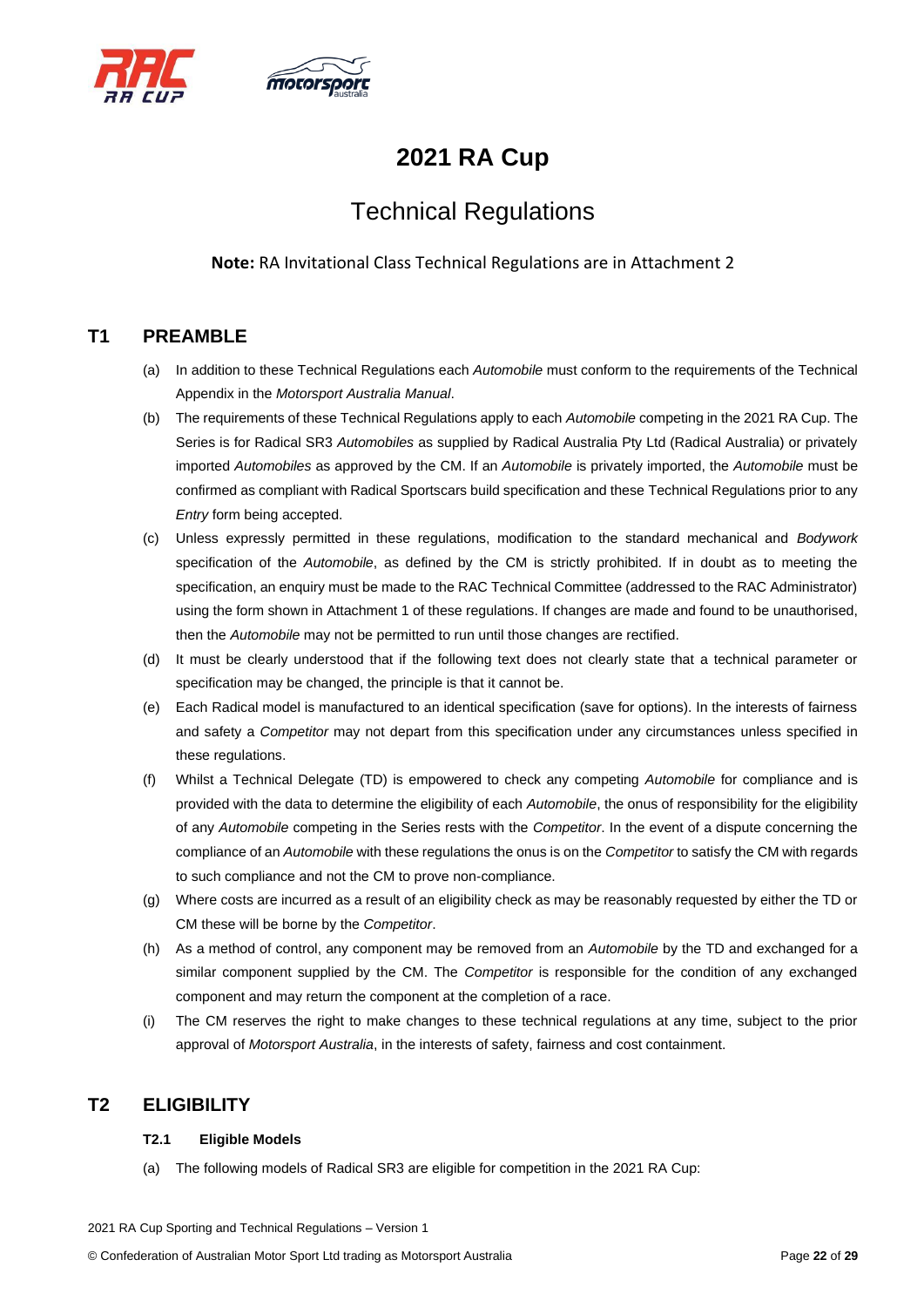

- (i) 1300cc SR3
- (ii) 1340cc SR3
- (iii) 1340cc SR3 Cup car
- (iv) 1500cc SR3
- (v) 1500cc SR3 RS
- (vi) 1500cc SR3 Cup Car
- (vii) 1500cc SR3 RSX 2015 Spec
- (viii) 1500cc SR3 RSX 2017 Spec
- (ix) 1500cc SR3 RSX 2018 Triple Crown Spec
- (x) 1500cc SR3 RSX 2019 Spec
- (xi) 1500cc SR3 RSX 2020 Spec
- (xii) 1500cc SR3 XX 2021 Spec

### <span id="page-22-0"></span>**T2.2 Parts Supply**

Unless specifically stated otherwise in these regulations, all parts specified in these regulations must be supplied by Radical Sportscars or Radical approved distributor, and fitted in their original position and as supplied.

### <span id="page-22-1"></span>**T2.3** *Racing Weight*

- (a) The minimum *Racing Weight* of each *Automobile* (including the *Driver* wearing all normal racing apparel including helmet) is 700 kg.
- (b) The minimum *Racing Weight* of an *Automobile* with a dual *Driver* entry must be achieved regardless of which *Driver* is in the *Automobile*.
- (c) The penalty imposed for an *Automobile* that is found to be less than the minimum *Racing Weight* at the conclusion of any session (Practice, Qualifying or Race) will be *Disqualification* from the relevant session.

### <span id="page-22-2"></span>**T3** *CHASSIS*

- (a) Each *Automobile* must be fitted with the frontal protection (impact absorbing) structure to FIA Article 277 as supplied by Radical Sportscars.
- (b) The fitting of forward-facing roll-bar stays is mandatory. They must be equipped with safety cage padding in accordance with Technical Appendix - Schedule J of the *Motorsport Australia Manual*.
- (c) *Chassis* repair work must be carried out by a Radical Australia approved chassis repairer.

# <span id="page-22-4"></span><span id="page-22-3"></span>**T4 ENGINE**

### **T4.1 Eligible Engines**

- (a) Each specification of engine may only be installed in a model type with which it was available new from the factory. It is prohibited to compete in a model without a correct specification engine.
- (b) Each *Automobile* must only be fitted with one of the following engines:
	- (i) RPE Suzuki 1500cc long-stroke K8
	- (ii) RPE Suzuki 1500cc short-stroke K8
	- (iii) RPE Suzuki 1500cc K8
	- (iv) RPE Suzuki 1500cc K7
	- (v) RPE Suzuki 1340cc K8

2021 RA Cup Sporting and Technical Regulations – Version 1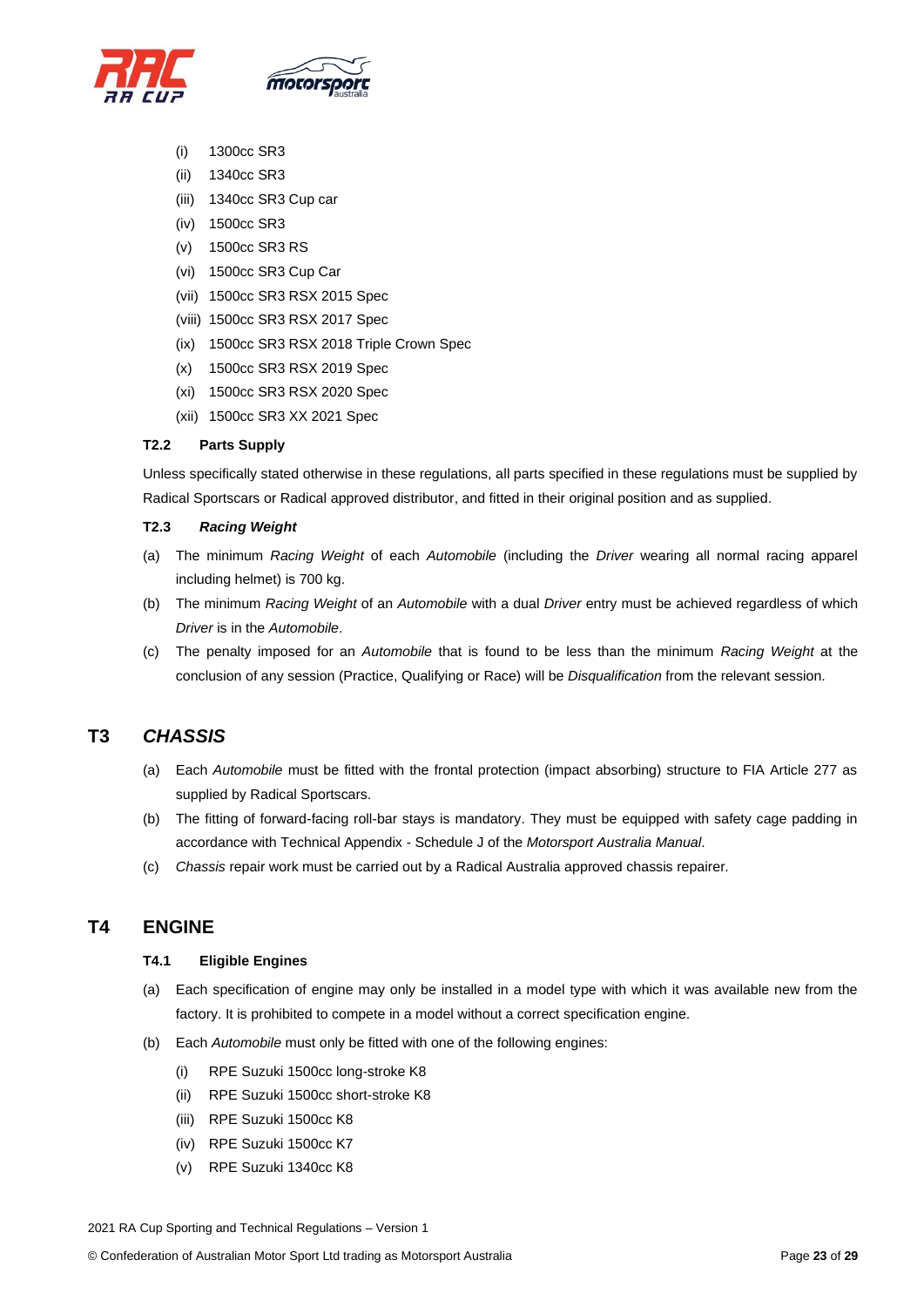

- (vi) RPE Suzuki 1300cc K7
- (c) Unless dispensation has been allowed by the CM, the engine fitted to each *Automobile* must be built, sealed and certified to comply with category build specs by Radical Performance Engines UK (RPE).

### <span id="page-23-0"></span>**T4.2 Engine Rebuilds**

- (a) Any engine repair or rebuild must be either undertaken by RPE or conducted in accordance with RPE build specs and sealed by a Motorsport Australia approved engine sealer. Each engine must be presented with RA Cup or RPE or Motorsport Australia *Seals* intact to be eligible.
- (b) If a rebuild or repair of an engine is not to be undertaken by RPE, the engine builder must contact the CM or CA in advance, who will then contact *Motorsport Australia* to arrange an inspector to oversee the rebuild and signoff on its eligibility using a standardised check list document.
- (c) If an engine presents at a round of the Series with no *Seal/s*, a declaration must be signed by the *Competitor* stating that the engine complies with RPE build specs and RA Cup regulations. The TD will affix *Seal/s* to this engine and when the next engine repair or rebuild takes place, a technical examination will be conducted.
- (d) Both the TD and CM reserve the right to request and obtain relevant engine data as part of ensuring parity amongst *Automobiles*.

### <span id="page-23-1"></span>**T4.3 Engine Power Output Testing**

Testing, by rolling dynamometer, to establish the power output of an *Automobile* may be required to be carried out (at the *Competitor's* expense) by an independent operator nominated by the CM.

### <span id="page-23-2"></span>**T4.4 Electronic Engine Control Unit (ECU)**

- (a) Reprogramming of the ECU is prohibited by a *Competitor*. Only RAC Series staff may program an ECU with authorised Radical software.
- (b) The TD may randomly re-allocate the ECU of any *Automobile* at any time.
- (c) Heat shielding of the ECU is permitted but must not restrict removal of the ECU.
- (d) ECU maps must comply with current Radical Specifications. Any *Automobile* entered for a round must install control software or firmware updates at the request of RAC Series staff.

### <span id="page-23-4"></span><span id="page-23-3"></span>**T5 TRANSMISSION AND FINAL DRIVE**

### **T5.1 Transmission**

- (a) An aftermarket up-changing gear cut is permitted as long as it is fitted to a manual gearstick change, is fully controlled by the standard ECU, and no modifications are made to the standard wiring loom.
- (b) The reverse drive system must be operational by the *Driver* when seated in the driving position.

### <span id="page-23-5"></span>**T5.2 Final Drive**

- (a) The final drive ratio will be as follows:
	- (i) Rounds 1 and 5– 2.917:1
	- (ii) Rounds 2, 3, and 4 3.071:1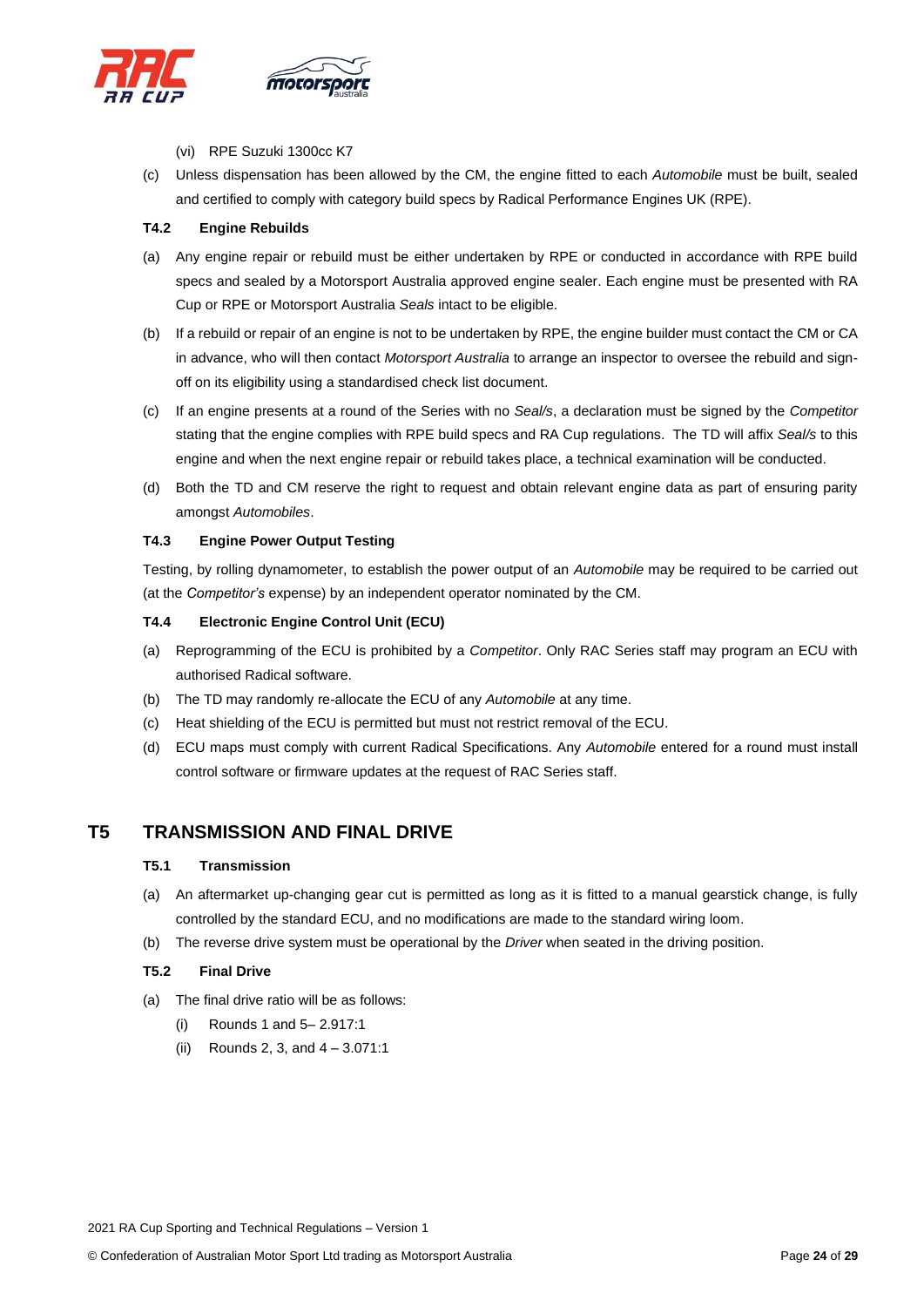

# <span id="page-24-1"></span><span id="page-24-0"></span>**T6 SUSPENSION**

### **T6.1 General**

The fitting of front anti-roll bars and rear anti-roll bars (Nik-links), supplied by Radical Sportscars, is permitted. If fitted, they may be disconnected and left installed in the *Automobile*.

### <span id="page-24-2"></span>**T6.2 Shock absorbers**

- (a) Each *Automobile* must be fitted with either AVO or INTRAX shock absorbers supplied by Radical Australia Pty Ltd.
- (b) Coil spring rates are free, save that they must be the specific springs supplied by Radical Sportscars or Radical Australia. Aftermarket and non-compliant springs are prohibited.

### <span id="page-24-3"></span>**T6.3 Ground Clearance**

- (a) The minimum ground clearance of the ready-to-drive *Automobile* (with the *Driver* in the *Automobile*) must be not less than the specified dimensions.
- (b) For the duration of the *Event*, the ground clearance of the *Bodywork* and/or any suspended part of the *Automobile* must be a minimum of 40 mm.

# <span id="page-24-4"></span>**T7 BRAKES**

- (a) The fitting of vented 260 mm diameter discs or 280 mm floating vented discs as supplied by Radical Sportscars or Radical Australia is permitted.
- (b) Brake pad material must only be PFC01 "Standard" or DTC70 "Option" supplied by Radical Sportscars or Radical Australia or as approved by Radical Australia.
- (c) Brake fluid is free High specification is strongly recommended.
- (d) The fitting of a *Cockpit* adjustable brake bias adjuster supplied by Radical Australia Pty Ltd is permitted

# <span id="page-24-5"></span>**T8** *COCKPIT*

- (a) The steering wheel is free.
- (b) The safety harness is free but must comply with Technical Appendix Schedule I of the *Motorsport Australia Manual*.

# <span id="page-24-6"></span>**T9** *WHEELS*

Each *Automobile* must be fitted with Radical cast *Wheels* or three-piece *Wheels* as supplied by Radical Sportscars or Radical Australia.

# <span id="page-24-7"></span>**T10** *BODYWORK*

- (a) The fitting of an aerodynamic device manufactured by Radical Sportscars for the particular model and listed on the Radical SR3 International order form (2010 or later) is permitted.
- (b) Heat shielding of the *Bodywork* adjacent to the exhaust system inside the engine compartment is permitted but must be easily removable for inspection.

2021 RA Cup Sporting and Technical Regulations – Version 1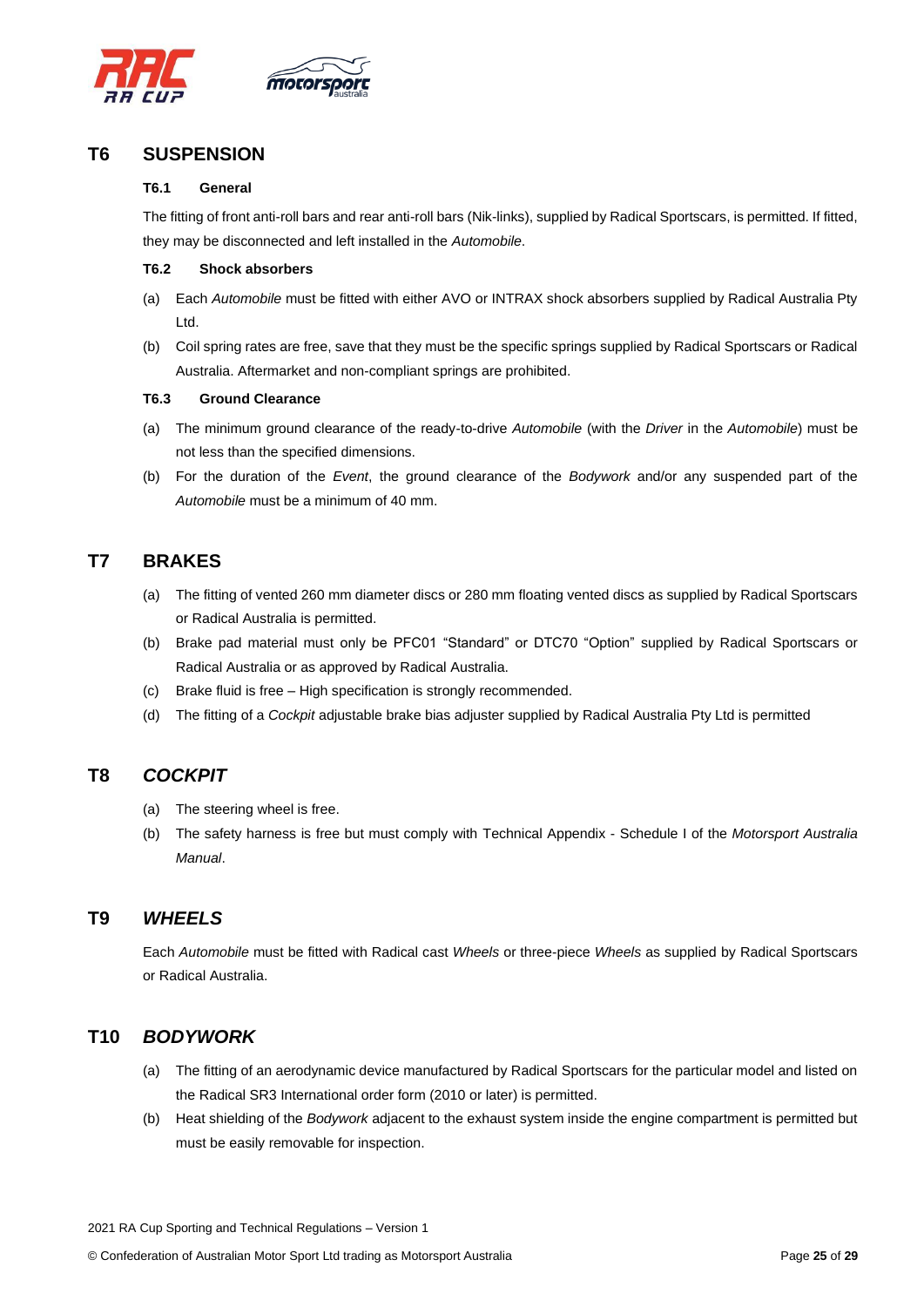

# <span id="page-25-0"></span>**T11 ENGINE AND DIFFERENTIAL FLUIDS**

- (a) For the duration of each *Event*, each *Competitor* must use only the following fluids as supplied by the CM:
	- (i) Engine Oil: Motul 300V 15W-50
	- (ii) Gear Oil: Motul Gear Competition 75W-140

# <span id="page-25-1"></span>**T12 COOLING SYSTEM**

- (a) The oil and water radiators as supplied as standard by Radical Sportscars must be retained.
- (b) It is permitted to blank off the radiators to control the fluid temperature.
- (c) Pre-heating of oil and water is permitted.

# <span id="page-25-2"></span>**T13 EXHAUST SYSTEM**

- (a) The exhaust system, including silencer, must be standard as supplied by Radical Sportscars.
- (b) Exhaust wrapping is prohibited.
- (c) Ceramic or paint coating of the exhaust is permitted.

# <span id="page-25-3"></span>**T14 FUEL SYSTEM**

- (a) Each *Automobile* must be fitted with a Radical Fuel testing "T" piece plus a Radical dry break valve in the fuel line either before or after the fuel rail.
- (b) Heat shielding of any fuel line, wiring loom and wire is permitted but must be easily removable for inspection.

# <span id="page-25-4"></span>**T15 TIMING TRANSMITTER**

Each *Automobile* must be fitted with a timing transmitter (Dorian or MyLaps depending on the *Event*) which must be located such that the leading edge (short side) of the transmitter is a minimum of 300 mm behind the leading edge of the *Bodywork*.

# <span id="page-25-5"></span>**T16 DATA LOGGING**

The fitting of data loggers approved by Radical Sportscars/Radical Australia plus associated sensors and wiring is permitted.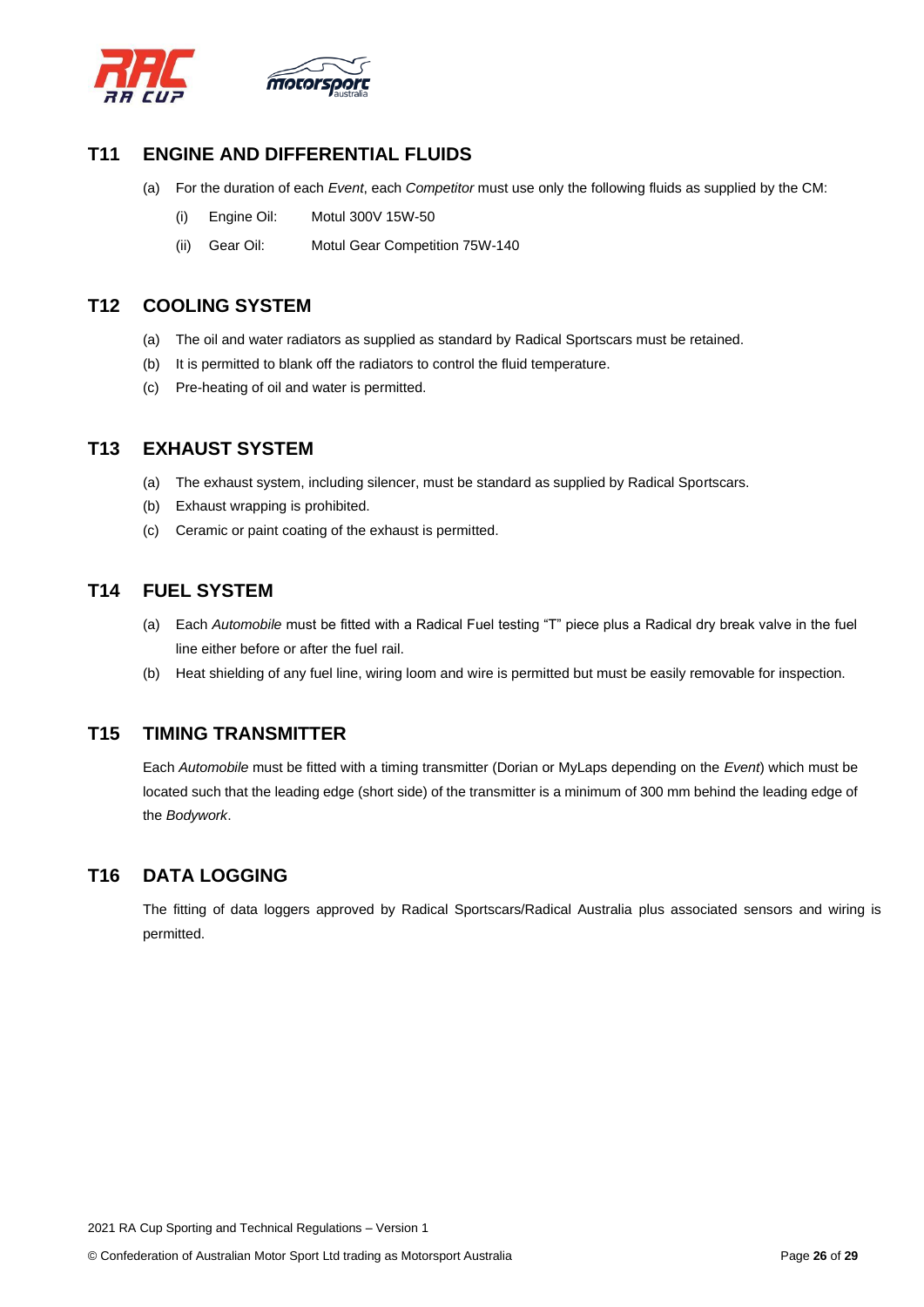<span id="page-26-1"></span><span id="page-26-0"></span>



# **TECHNICAL REQUEST FORM**



# **RAC TECHNICAL MODIFICATION REQUEST FORM**

| <b>REQUEST DETAILS</b>             |  |                   |  |  |
|------------------------------------|--|-------------------|--|--|
| <b>Request Date:</b>               |  | <b>Requestor:</b> |  |  |
| <b>Radical Car Type:</b>           |  |                   |  |  |
| <b>Details About Modifications</b> |  |                   |  |  |
|                                    |  |                   |  |  |
|                                    |  |                   |  |  |
|                                    |  |                   |  |  |
|                                    |  |                   |  |  |
|                                    |  |                   |  |  |
|                                    |  |                   |  |  |
|                                    |  |                   |  |  |
|                                    |  |                   |  |  |
|                                    |  |                   |  |  |
|                                    |  |                   |  |  |
|                                    |  |                   |  |  |
|                                    |  |                   |  |  |
|                                    |  |                   |  |  |
|                                    |  |                   |  |  |
|                                    |  |                   |  |  |
|                                    |  |                   |  |  |
|                                    |  |                   |  |  |
|                                    |  |                   |  |  |
|                                    |  |                   |  |  |
| <b>Attached Documentation</b>      |  |                   |  |  |

| <b>RADICAL OFFICE USE ONLY</b> |  |  |  |  |
|--------------------------------|--|--|--|--|
| <b>RECEIVED BY:</b>            |  |  |  |  |
| <b>DATE RECEIVED:</b>          |  |  |  |  |
| <b>TMR NUMBER:</b>             |  |  |  |  |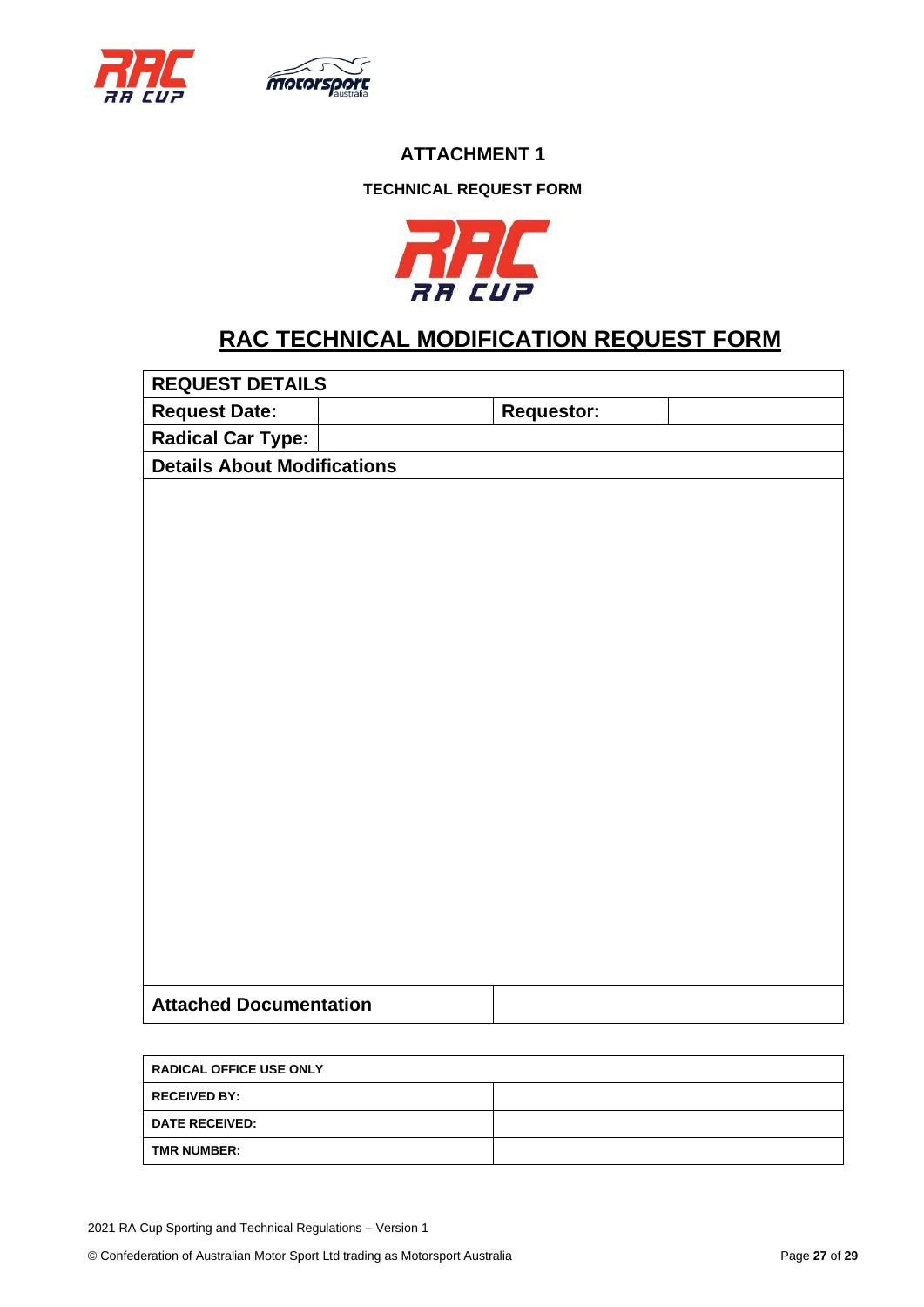



### **2021 RA Invitational Class Technical Regulations**

# <span id="page-27-1"></span><span id="page-27-0"></span>**1 PREAMBLE**

- (a) In addition to these Technical Regulations each *Automobile* must conform to the Technical Appendix of the *Motorsport Australia Manual*.
- (b) The requirements of these Technical Regulations apply to each *Automobile* competing in the 2021 RA Invitational Class. The Class is for Radical *Automobiles* as supplied by Radical Australia Pty Ltd (Radical Australia), a Radical approved distributor, or privately imported *Automobiles* as approved by the CM. If an *Automobile* is privately imported, the *Automobile* must be confirmed as compliant with Radical Sportscars build specification and these Technical Regulations prior to any *Entry* form being accepted.
- (c) Whilst a Technical Delegate (TD) is empowered to check any competing *Automobile* for compliance and is provided with the data to determine the eligibility of each *Automobile*, the onus of responsibility for the eligibility of any *Automobile* competing in the Class rests with the *Competitor*. In the event of a dispute concerning the compliance of an *Automobile* with these regulations the onus is on the *Competitor* to satisfy the CM with regards to such compliance and not the CM to prove non-compliance.
- (d) Where costs are incurred as a result of an eligibility check as may be reasonably requested by either the TD or CM these shall be borne by the *Competitor*.
- (e) As a method of control, any component may be removed from an *Automobile* by the TD and exchanged for a similar component supplied by the CM. The *Competitor* is responsible for the condition of any exchanged component and may return the component at the completion of a race.
- (f) RA Cup reserves the right to make changes to these technical regulations at any time, subject to the prior approval of *Motorsport Australia*, in the interests of safety, fairness and cost containment.

# **2 ELIGIBILITY**

### **2.1 Eligible Models**

- (a) The following models of Radical are eligible for competition in the 2021 RA Invitational Class
	- (i) Radical SR1 (all variants)
	- (ii) Radical SR3 (all variants)
	- (iii) Radical SR8 (all variants)
	- (iv) Radical SR10 (all variants)
	- (v) Radical RXC Spyder
	- (vi) Radical RXC Coupe

### **2.2 Parts Supply**

Unless specifically stated otherwise in these regulations or pre-approved by the CM, all parts specified in these regulations must be supplied by Radical Sportscars or a Radical approved distributor and fitted in their original position and as supplied.

### **2.3** *Racing Weight*

(a) The minimum *Racing Weight* of each *Automobile* (including the *Driver* wearing all normal racing apparel including helmet) is as follows: